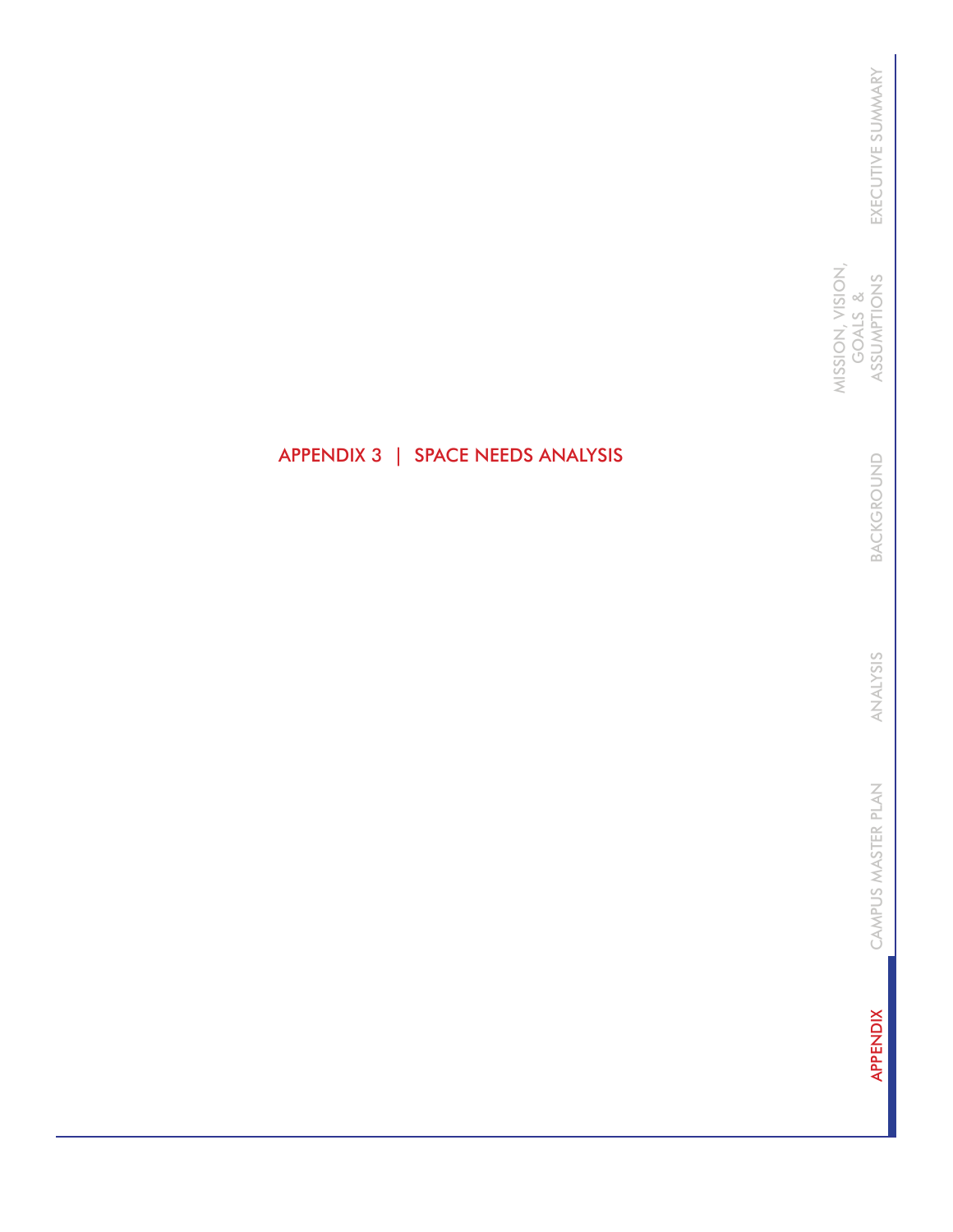

# **Space Needs Analysis**

February 27, 2008

Comprehensive Facilities Planning, Inc. • Columbus, Ohio 43209 • www.cfp-planners.com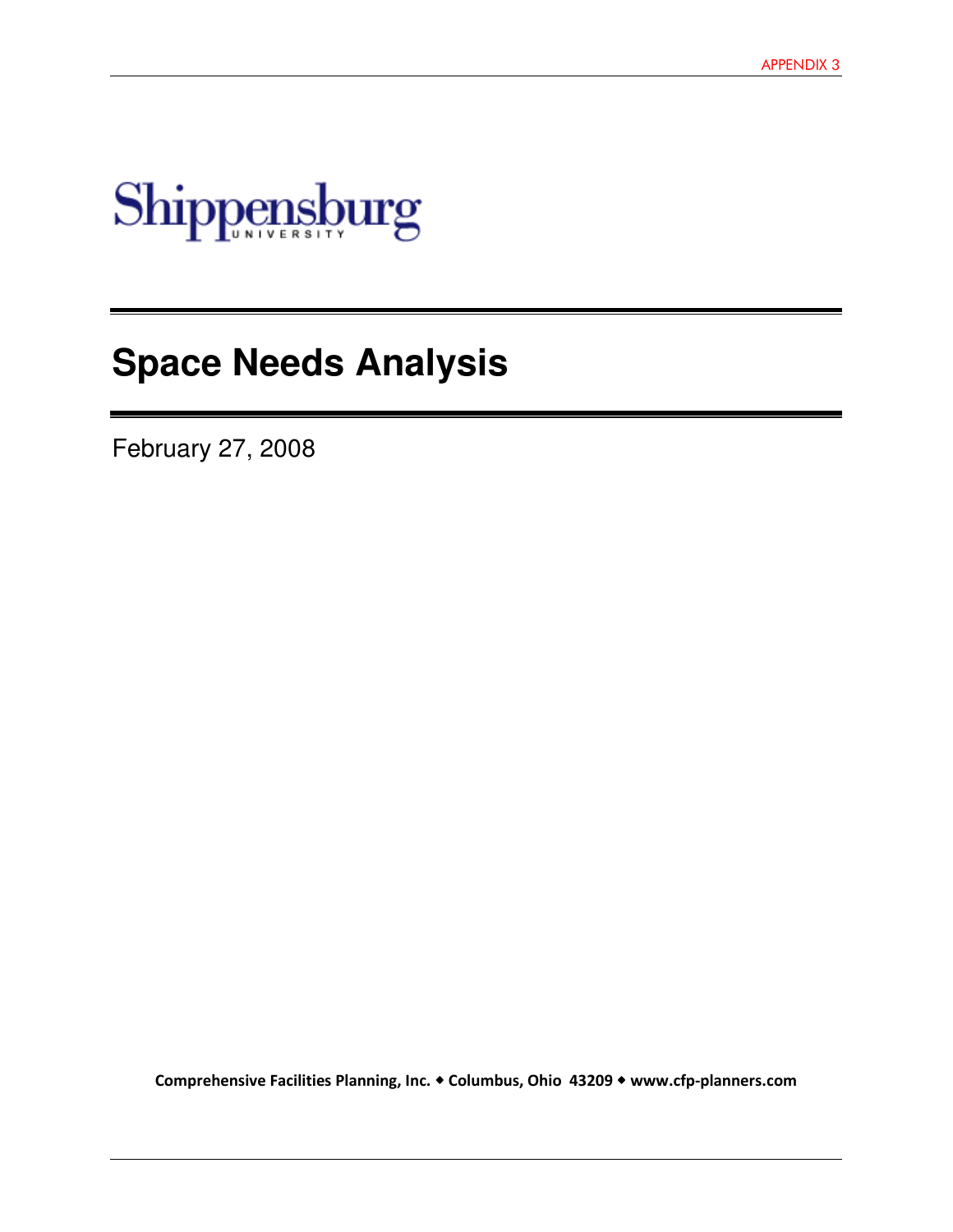## **Table of Contents**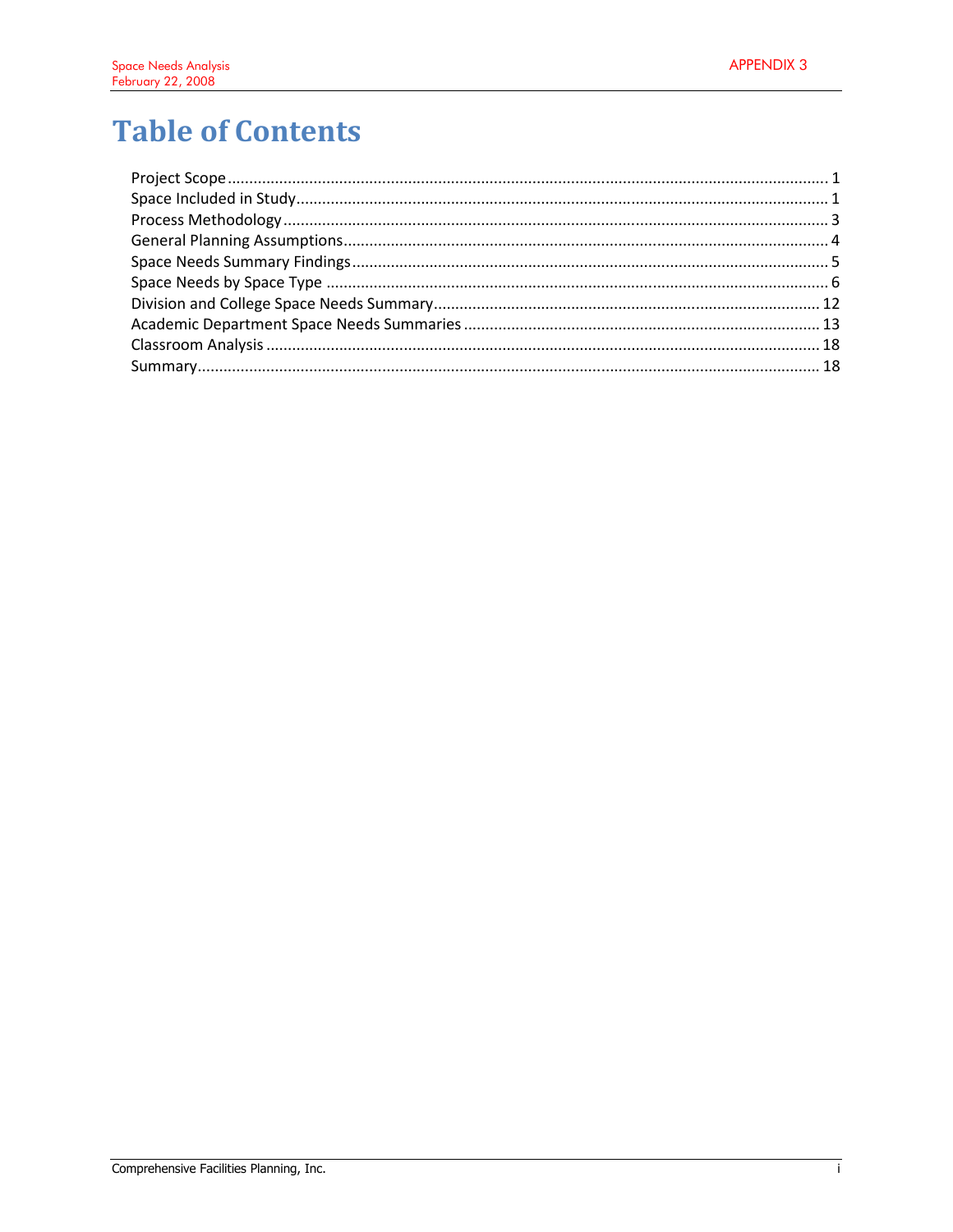## Project Scope

Comprehensive Facilities Planning, Inc. (CFP) in association with WTW Architects was retained by Shippensburg University to conduct a space needs analysis of its academic programs. The project involved the collection and analysis of data on a departmental level for all of the academic schools and divisions. The tasks and process involved included the following:

- Review the existing space inventory database
- Provide base data to inform short and long term decision making, to be specifically used as part of a new campus master plan.
- Collect data and evaluate the University's current space and needs using national space guidelines modified to fit the campus culture, as well as, a comparative calculation applying the PASSHE space guidelines.
- Model future space needs based on three projected across-the board undergraduate enrollment scenarios.
- Recommend space strategies for optimizing the campus space and accommodating the space shortfalls.

This study is a critical step in developing the current space requirements (departmental space deficiencies or surpluses) and establishing planning priorities. General planning assumptions applied in the analysis are included in the report along with room type definitions and formulas. Summaries of the calculated space needs based on CFP space guidelines modified to model the academic programs at Shippensburg University are presented in the following sections of this report.

## Space Included in Study

The space utilization study was limited to the main campus of Shippensburg University located in Shippensburg, Pennsylvania. Administrative offices, student services, residential, food service, athletic performance venues, and building support facilities (e.g. mechanical rooms, etc.) were not included in the scope of the study.

The basic data used in this study provided by the university included: (1) the current space inventory; (2) the Fall 2007 personnel by department; (3) the Fall 2007 class file; and (4) the 2007 credit hour data. These files were merged into an aggregate relational database and appropriately mapped or linked to generate the formula-based space needs calculations.

Space Inventory: The space inventory was obtained from the University's MAXIMO space management system. Key data elements for this analysis included campus, building and room locations, square feet, room capacity for classrooms and instructional labs, room type or use and departmental assignment. The inventory uses the PASSHE room use codes to classify space usage. Departments were requested to review this data to insure accuracy. In addition the consultants recommended some changes during the detailed review and walk through of the classrooms. The Fall 2007 assignable square feet (ASF) of space for the academic units included in the study totals 373,789. The chart and table below graphically display the assignable space by room type for the areas analyzed in the scope of this study.

| Room Type                      | ASF     | % of Total |
|--------------------------------|---------|------------|
| Classroom                      | 84,970  | 23%        |
| Laboratory                     | 87,959  | 24%        |
| Office (includes vacant space) | 95,855  | 26%        |
| Library                        | 51,682  | 14%        |
| Special Use                    | 14,393  | 4%         |
| General Use                    | 29,557  | 8%         |
| Support                        | 182     | 0%         |
| Total                          | 364.598 |            |

#### Table 1: Campus Space within Project Scope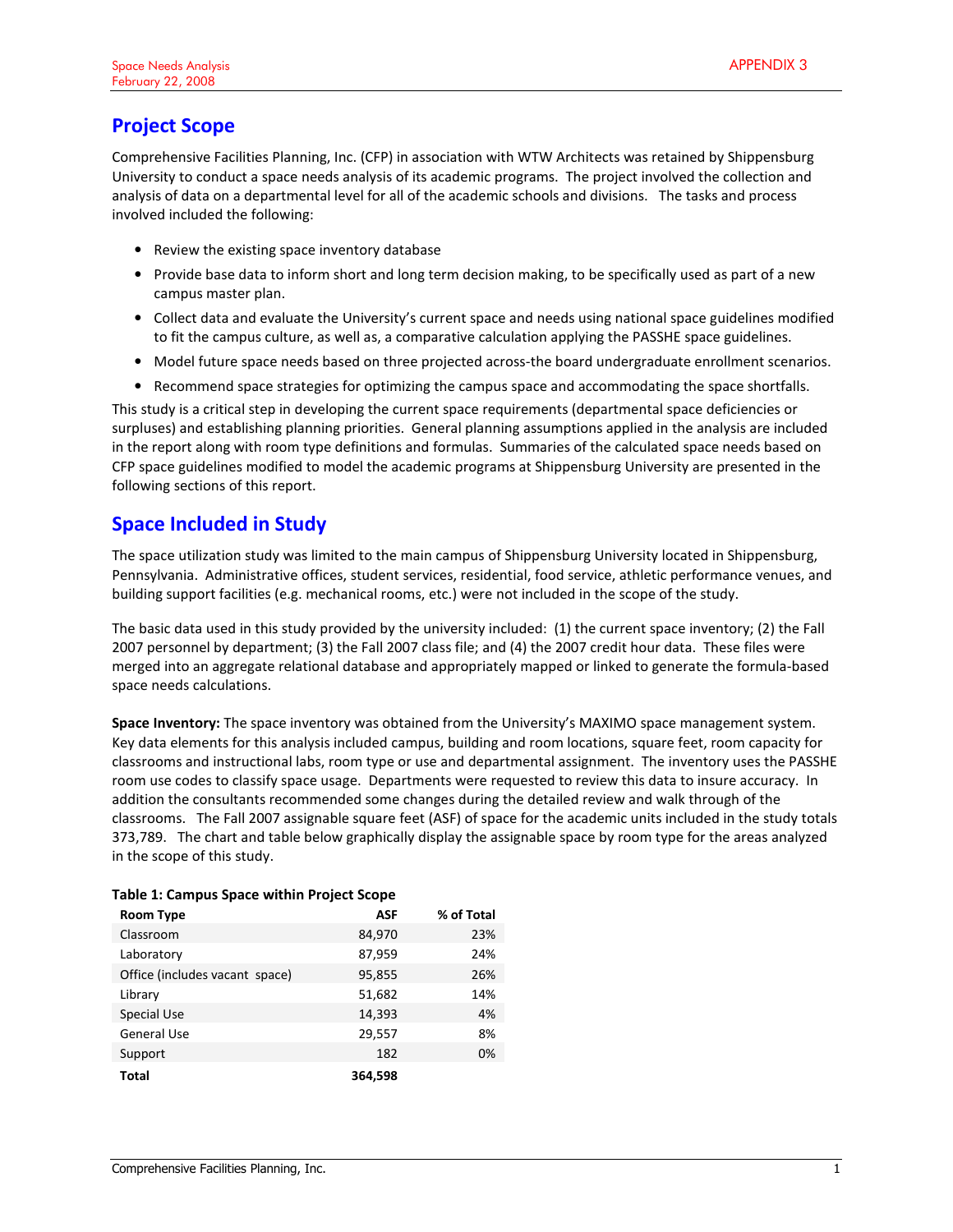



Personnel Data: A basic personnel database was provided through the University's Human Resources department. This data was supplemented with other positions not typically reported to Human Resources including authorized, open positions; non-university personnel; student employees; and graduate assistants. Each department reviewed and verified the data for accuracy. The verified data was then mapped to relate to the appropriate space department. Based on position title each position was also categorized to relate to an appropriate office module size. Although most position titles and responsibilities are uniform across the University, there are some that are not similar although they carry the same title. These positions required manipulation within the database to correctly map the position type with the appropriate office module type.

Projected personnel were generated using an enrollment based process depending on whether a particular department's staffing may be sensitive to enrollment changes. Therefore, based on the projected enrollments a department's staffing was increased proportionately. This process may have resulted in calculated personnel that included fractional numbers. In addition, staff increases in the administrative offices were based on information provided by the VP/Dean of each area.

| Category                 | Current<br><b>FTE</b> | <b>Projected</b><br>FTE (7.5%) | Projected<br>FTE (20%) | <b>Projected</b><br>FTE (35%) |
|--------------------------|-----------------------|--------------------------------|------------------------|-------------------------------|
| <b>FTEN Admin</b>        | 74.0                  | 75.6                           | 77.8                   | 80.8                          |
| <b>FTEN Clerical</b>     | 36.0                  | 38.6                           | 41.6                   | 45.9                          |
| <b>FTEF Faculty</b>      | 381.1                 | 408.4                          | 454.1                  | 508.7                         |
| Graduate Assistants (HC) | 91.0                  | 97.2                           | 106.6                  | 118.3                         |
| Total                    | 582.1                 | 619.8                          | 680.1                  | 753.7                         |

#### Table 2: Summary of Current and Projected Personnel

Schedule of Classes: In addition to the Fall 2007 class schedule, provided by the University, independent collection of data not reported for certain instructional rooms was also necessary. For the rooms that had scheduled use that were not reported and later added, course enrollments were estimated applying the average weekly room hours of 37.5 and a station occupancy factor of 67%. This data was used to generate the current room utilization profile.

Student Credit Hours: This data file was provided through the Registrar's Office. Although this office maintains accurate current credit hour data for the academic units, the data was modified to include only courses taught on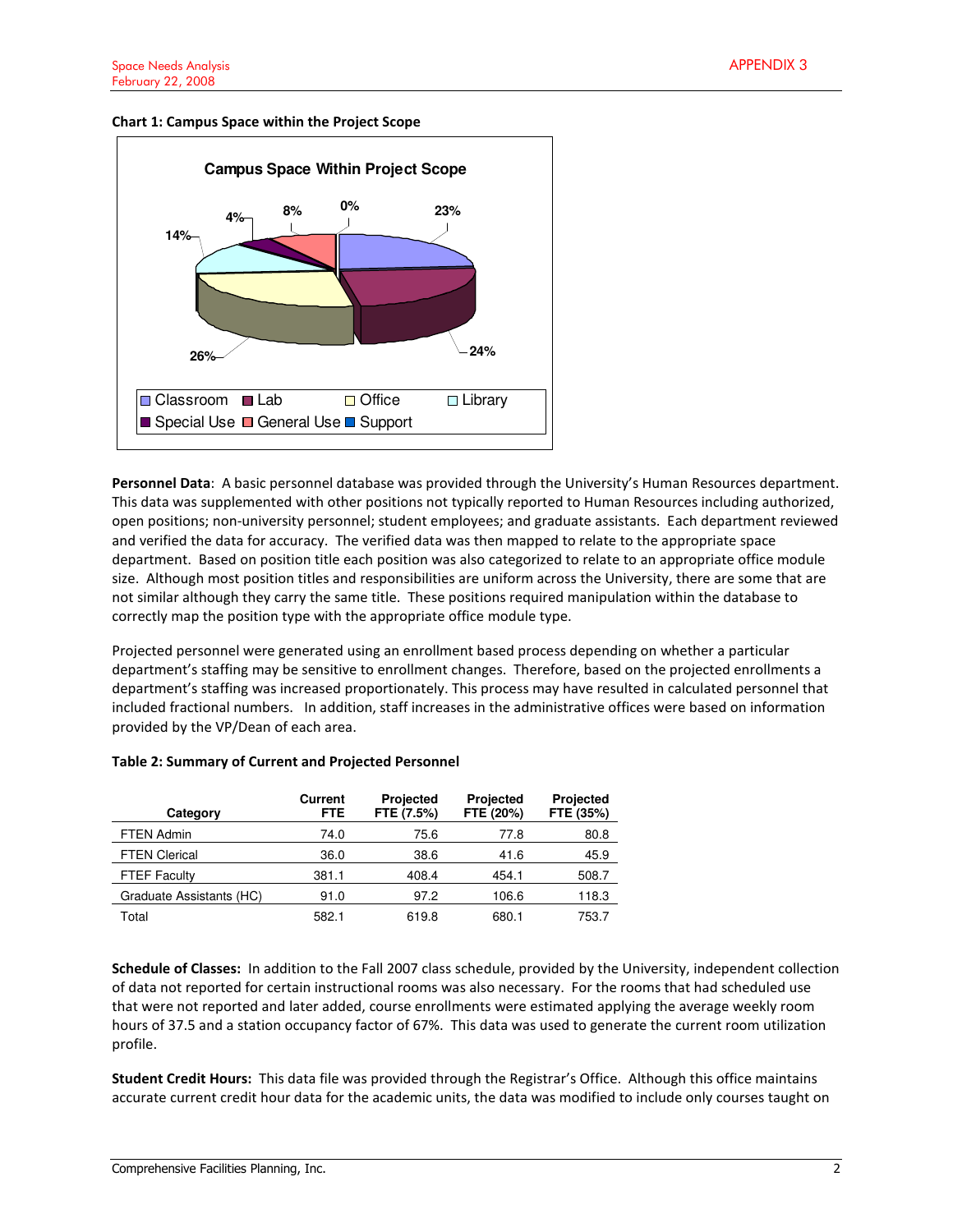the Shippensburg campus. These data were used to calculate the instructional laboratory space needs as well as the classrooms needs by department. The following table summarizes the current and projected credit hours for the academic units.

#### Table 3: Summary of Current and Projected Students and Credit Hours

| <b>Student Category</b> | 2007 Credit<br>Hours | <b>Student</b><br><b>FTE</b> | <b>Projection</b><br>Factor | <b>Projected</b><br><b>Credit Hours</b> | <b>Projected</b><br><b>Student FTE</b> |
|-------------------------|----------------------|------------------------------|-----------------------------|-----------------------------------------|----------------------------------------|
| Undergraduate Lower     | 67,032               | 4.469                        | 7.5%                        | 72.059                                  | 4,804                                  |
| Undergraduate Upper     | 25.572               | 1.705                        | 7.5%                        | 27.490                                  | 1,833                                  |
| Graduate                | 4.393                | 366                          | 7.5%                        | 4.722                                   | 394                                    |
| Total                   | 96,997               | 6,540                        |                             | 104.271                                 | 7,031                                  |

| <b>Student Category</b> | 2007 Credit<br><b>Hours</b> | <b>Student</b><br><b>FTE</b> | <b>Projection</b><br>Factor | <b>Projected</b><br><b>Credit Hours</b> | <b>Projected</b><br><b>Student FTE</b> |
|-------------------------|-----------------------------|------------------------------|-----------------------------|-----------------------------------------|----------------------------------------|
| Undergraduate Lower     | 67,032                      | 4.469                        | 20.0%                       | 80.438                                  | 5,363                                  |
| Undergraduate Upper     | 25.572                      | 1.705                        | 20.0%                       | 30.686                                  | 2,046                                  |
| Graduate                | 4.393                       | 366                          | 20.0%                       | 5.272                                   | 439                                    |
| Total                   | 96,997                      | 6.540                        |                             | 116,396                                 | 7,848                                  |

| <b>Student Category</b> | 2007 Credit<br>Hours | <b>Student</b><br><b>FTE</b> | <b>Projection</b><br>Factor | <b>Projected</b><br><b>Credit Hours</b> | <b>Projected</b><br><b>Student FTE</b> |
|-------------------------|----------------------|------------------------------|-----------------------------|-----------------------------------------|----------------------------------------|
| Undergraduate Lower     | 67,032               | 4.469                        | 35.0%                       | 90.493                                  | 6,033                                  |
| Undergraduate Upper     | 25.572               | 1.705                        | 35.0%                       | 34.522                                  | 2,302                                  |
| Graduate                | 4.393                | 366                          | 35.0%                       | 5.931                                   | 494                                    |
| Total                   | 96,997               | 6,540                        |                             | 130,946                                 | 8,829                                  |

## Process Methodology

The methodology used included measuring the quantitative space needs that may impact the delivery of services. This quantitative process calculates space needs based on a series of interactive work steps. Data and programmatic information from various user groups were gathered, analyzed, and documented. The data and assumptions developed from these initial steps were verified and adjusted to customize the space needs model for each department, including space criteria (modules) for the type of space being analyzed.

The space need requirements, including the square footage amounts of each room type were determined by the discipline, equipment used in the area, utilization rates (e.g. station area, station occupancy ratios, and room utilization rates), number of persons occupying the space, etc. The results derived from the space needs calculations were then compared to the current assigned space to determine surpluses or deficiencies of space. The CFP space needs calculation methodology differs from the Pennsylvania State System of Higher Education (PASSHE) process in that CFP calculates the space need at the department level and rolls the result to the College or Division level and finally to the Campus level. The PASSHE calculations provide a campus wide "allocation" of space by space type (classrooms, instructional labs, offices, etc.) using campus wide personnel and enrollment data multiplied by an appropriate "space factor". While this provides useful data at the campus level for capital planning, it does not provide detail as to which units have space surpluses or deficits.

While the CFP method in some cases uses the same "space factors" as the PASSHE model, the input data, personnel, enrollment etc. is at the department level and is based on the current or proposed operation practices. This provides space surpluses or deficits by space type at the department level. In addition, it is important to note that the scope of work for the space study was to evaluate the academic needs, rather than a campus-wide assessment of space needs.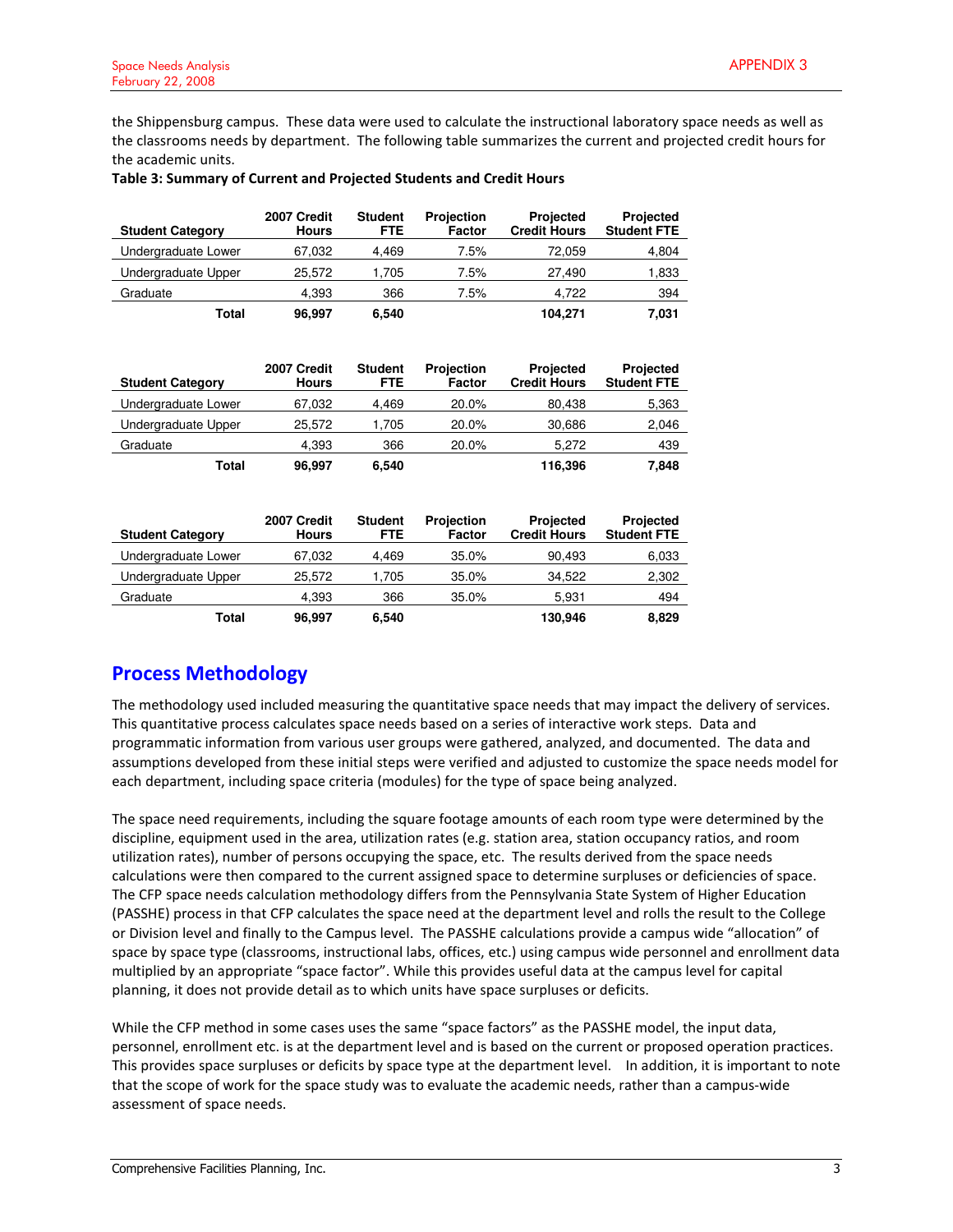## General Planning Assumptions

The following general planning assumptions were developed from direction provided by Shippensburg University. These planning assumptions provide guiding principles, which are critical in the formulation of the results of this study.

The basic data used in this study were provided by Facilities Management (space inventory), Human Resources (personnel), class schedule and credit hour data (Registrar). Fall 2007 was used as the baseline data.

This study is limited to space assigned to the academic units located on the Shippensburg Campus. Building support facilities (e.g. mechanical rooms, corridors, etc.) administrative units, student services, residence halls, food services, athletic and recreation facilities, and non-university operations are not part of the scope of this study.

The primary focus of this analysis is on the quantity of space by type and its use. However, a physical survey of the instructional spaces on campus was conducted to evaluate the condition and function of these spaces relative to their designed use. Although only noted, as it may impact the space needs, physical condition and functional quality issues for other space types were not been assessed as part of the analysis.

The space needs calculations are based on two planning models: The Pennsylvania State System of Higher Education (PASSHE) Volume VI-B dated November 2007 and national space planning guidelines modified to fit the culture and operations of each department and using the applied experience of the CFP consultants.

The following assumptions were used to model the space needs based on the CFP guidelines developed for the Shippensburg campus. The PASSHE guidelines/formulas are identified in a separate document.

- 1. Full time faculty, instructors and visiting faculty have each been provided with a uniform office module size of 115 square feet (ASF). Adjunct faculty have been allocated an office module of 60 ASF; and graduate assistants 40 ASF. No office space has been allocated for emeriti faculty.
- 2. Laboratory-based research space needs are based on the number of personnel engaged in research including: faculty, research staff, graduate research assistants, and post-doctoral students. For planning purposes it is assumed that 100% of the faculty, graduate research assistants and post-doctoral students in lab-based research departments are engaged in research activities. When identified as part of a department's curriculum requirements, undergraduate researchers have been included in the calculation for research laboratory space. The undergraduate research space allocation is one-third of the typical space module for the particular discipline. It is assumed that 5% of the undergraduate students are conducting research at any one time.
- 3. Certain laboratory space has been classified as "special use" labs that may not be assigned to a specific faculty or researcher and likely are shared spaces that are functionally unique usually because of specialized equipment. Unless noted these existing spaces have been assumed to be sufficient.
- 4. The space needs calculations for all departments include an allocation for conference room and office lounge space. Although these calculated needs may not generate sufficient space for a functional room, the generated need is recognized as a space allocation, and it is assumed that in practice shared conference space or lounges would be provided to serve two or more departments in order to create a functional room.
- 5. Typically a factor of 10% of the calculated office need has been applied to determine office service space for academic departments and 15% for most administrative departments unless otherwise noted. Supplemental office support space requirements have been recognized above the normal office service allocation for departments requiring waiting rooms, processing areas and longer-term storage needs. Typically these departments include operations dealing with the public and students such as senior administrative and student service offices.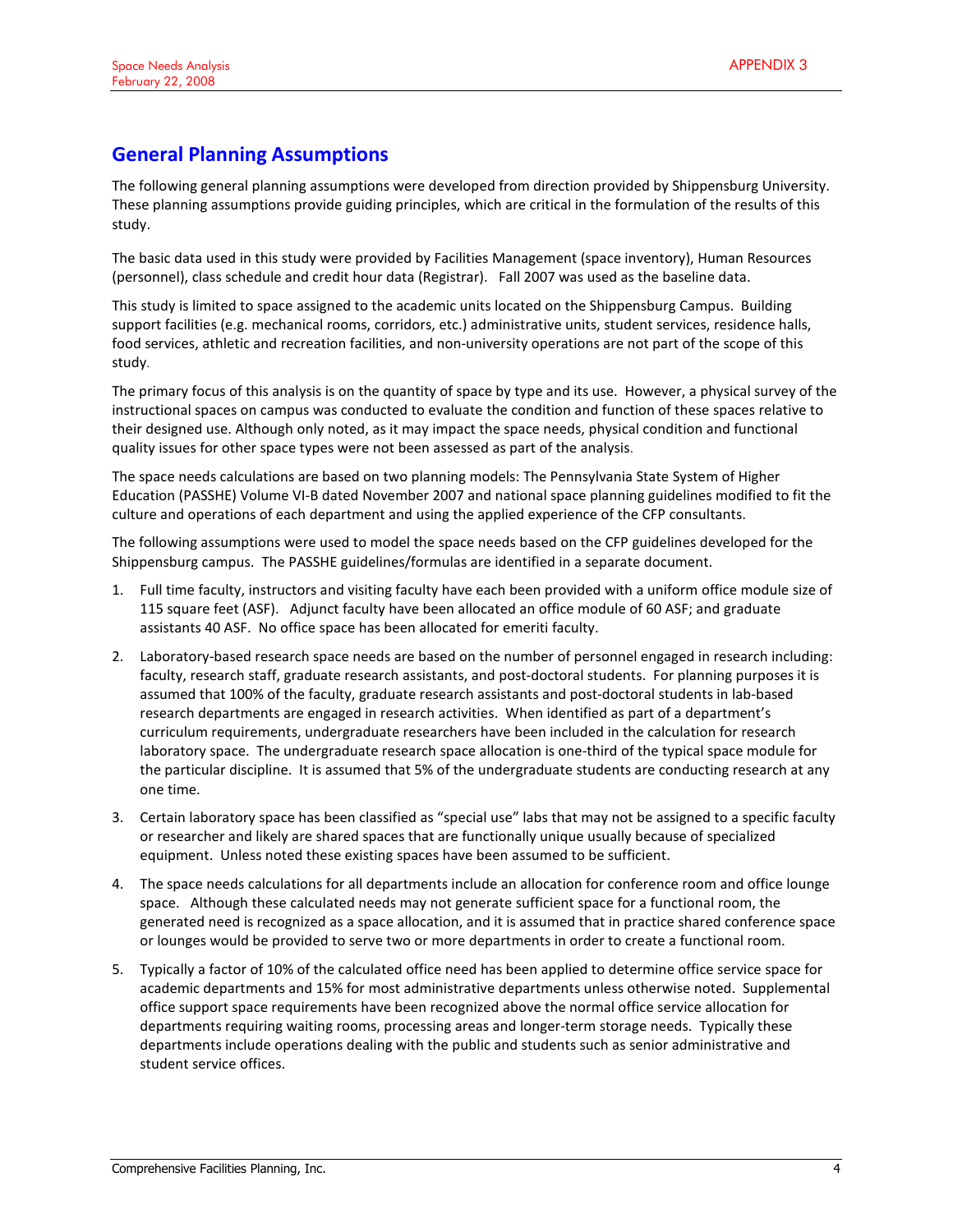- 6. For space planning purposes full time equivalent student counts have been determined using a conversion factor of 15 credit hours per undergraduate student and 12 credit hours per graduate student. These FTE totals are used in calculating certain space needs such as classrooms and student lounges.
- 7. Classroom space needs have been analyzed by applying a uniform set of utilization goals across all departments within each college. The following utilization goals have been used in developing the classroom space needs: 37.5 Weekly Room Hours for scheduled use; 67% station occupancy in scheduled rooms; and 22 assignable square feet per student station (20 ASF per station x 1.1. service space multiplier). These factors are modeling averages that may vary as related to existing usage patterns and conditions.
- 8. Instructional laboratory needs have been identified by individual academic program within each department. Lab calculation criteria have been modified to reflect current instructional requirements per program area. Programs that do not generate sufficient student credit hours to calculate a functional lab facility are provided with a minimum lab need as it is assumed delivery of the instructional program requires the provision of a functional lab space.
- 9. Three across the board enrollment growth scenario increments have been used. Future space needs scenarios are based on incremental enrollment increases of 500 FTE (7.5%), 1,500 FTE (20%) and 2,500 FTE (35%).
- 10. Faculty and staffing personnel projections included in the study are based upon the projected enrollments. Projected personnel counts were reviewed by the Provost, Deans and other senior administrators. Projected staffing for all academic departments generating student credit hours are assumed to increase proportionately to projected enrollments for the respective department. Staffing needs for other departments have been reviewed on a case-by-case basis. These projections are assumed to be realistic expectations for future staffing levels.
- 11. A space allocation for student lounge space is provided for each academic department.
- 12. Current space allocations for certain types of space needs are assumed to be sufficient and must be reviewed on a case by case basis. Typically these types of space will include: departmental libraries; student lounges assigned to administrative units; training rooms; testing rooms and interview rooms.

## Space Needs Summary Findings

The space needs are calculated at the department level by space type and compared to the current existing space assigned to the department. Columns in the following charts are:

Current ASF: Current square feet of space assigned to the department or unit

Calculated ASF Current Need: The calculated square feet of space needed to accommodate the current personnel and/or current enrollments based on the appropriate space factor.

Growth ASF Need: The calculated square feet of space needed to accommodate the projected personnel and/or projected enrollments based on the appropriate space factor.

Difference from Current: This is the Current ASF minus the Calculated Need. This determines space surpluses (+) or deficits (-).

The calculated current need is based on current personnel and enrollment using space planning guidelines for offices, instructional labs, research space and classroom space as described in the Assumptions section. The space was calculated based on discipline specific factors developed by CFP and modified by the actual methods of instruction of the department.

The projected need assumes an increase in students using enrollment growth rates of 500 (7.5%), 1,500 (20%) and 2,500 (35%) additional students for the College of Arts and Sciences, College of Education and Human Services,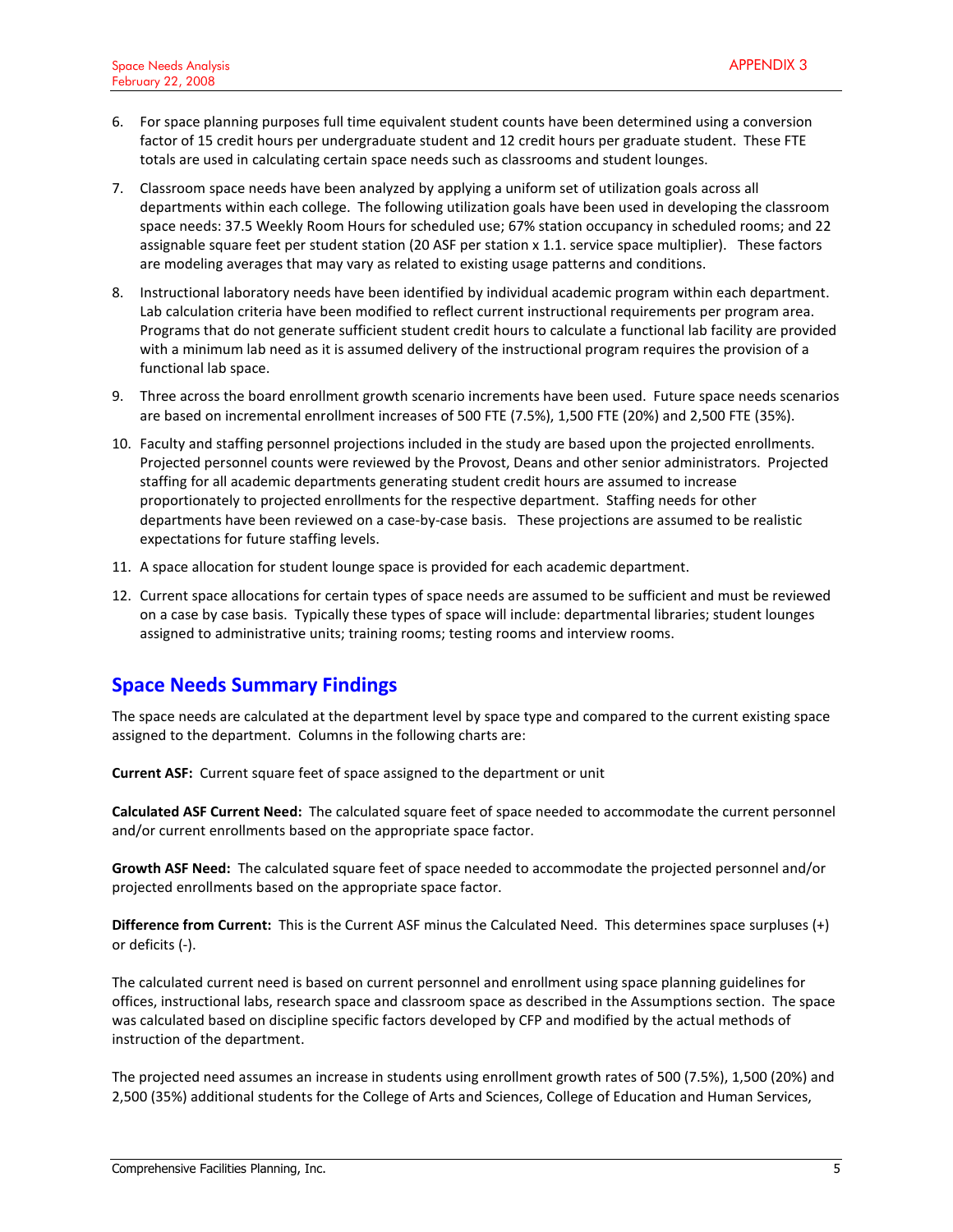John L. Grove College of Business, and School of Academic Programs and Services. Based on these increments, an estimation of relative growth in staffing needs was developed and factored into the calculations. This process produced projected increases in total personnel identifying a potential total increase of 70-172 positions.

## Space Needs by Space Type

Table 4 summarizes the current and projected space needs by space type category using the PASSHE guidelines.

| <b>Room Type</b><br>Grouping | Current<br><b>ASF</b> | <b>Calculated</b><br><b>ASF Need</b> | Diff from<br><b>Current</b><br><b>ASF</b> | 7.5% FTE<br>Growth<br><b>ASF Need</b> | <b>Diff</b><br><b>From</b><br>Current<br><b>ASF</b> | <b>20% FTE</b><br>Growth<br>ASF<br><b>Need</b> | <b>Diff</b><br><b>From</b><br><b>Current</b><br><b>ASF</b> | 35% FTE<br>Growth<br><b>ASF</b><br><b>Need</b> | <b>Diff</b><br><b>From</b><br>Current<br><b>ASF</b> |
|------------------------------|-----------------------|--------------------------------------|-------------------------------------------|---------------------------------------|-----------------------------------------------------|------------------------------------------------|------------------------------------------------------------|------------------------------------------------|-----------------------------------------------------|
| Classrooms                   | 84,970                | 69,503                               | 15,467                                    | 74,715                                | 10,255                                              | 83,405                                         | 1,565                                                      | 93,830                                         | $-8,860$                                            |
| Class Labs                   | 75,348                | 106,785                              | $-31,437$                                 | 114,802                               | $-39,454$                                           | 128,142                                        | $-52,794$                                                  | 114,160                                        | $-38,812$                                           |
| Research Labs                | 12,611                | 14,108                               | $-1,497$                                  | 15,164                                | $-2,553$                                            | 17,324                                         | $-4,713$                                                   | 19,024                                         | $-6,413$                                            |
| Offices                      | 94,858                | 102,795                              | $-7,937$                                  | 109,904                               | $-15,046$                                           | 120,172                                        | $-25,314$                                                  | 131,553                                        | $-36,695$                                           |
| Library                      | 51,682                | 90,114                               | $-38,432$                                 | 92,966                                | -41,284                                             | 97,715                                         | $-46,033$                                                  | 103,417                                        | $-51,735$                                           |
| Special Use                  | 14,420                | 22,495                               | $-8,075$                                  | 22,943                                | $-8,523$                                            | 22,943                                         | $-8,523$                                                   | 22,943                                         | $-8,523$                                            |
| Assembly*                    | 18,624                | 18,624                               | 0                                         | 18,624                                | 0                                                   | 18,624                                         | 0                                                          | 18,624                                         | 0                                                   |
| Exhibition*                  | 2,776                 | 2,776                                | 0                                         | 2,776                                 | 0                                                   | 2,776                                          | $\mathbf 0$                                                | 2,776                                          | 0                                                   |
| Food Facilities*             | 988                   | 988                                  | 0                                         | 988                                   | 0                                                   | 988                                            | 0                                                          | 988                                            | $\Omega$                                            |
| Lounge                       | 3,554                 | 7,031                                | $-3,477$                                  | 7,552                                 | $-3,998$                                            | 8,417                                          | $-4,863$                                                   | 9,456                                          | $-5,902$                                            |
| Meeting Rms*                 | 3,615                 | 3,615                                | 0                                         | 3,615                                 | 0                                                   | 3,615                                          | 0                                                          | 3,615                                          | 0                                                   |
| Support*                     | 182                   | 182                                  | 0                                         | 182                                   | 0                                                   | 182                                            | 0                                                          | 182                                            | 0                                                   |
| Vacant (Offices)*            | 1,746                 | 1,746                                | 0                                         | 1,746                                 | 0                                                   | 1,746                                          | 0                                                          | 1,746                                          | 0                                                   |
| <b>Total All Space</b>       | 365,374               | 440,762                              | $-75,388$                                 | 465,977                               | 100,603                                             | 506,049                                        | $-140,675$                                                 | 522,314                                        | $-156,940$                                          |

## Table 4: PASSHE Current and Projected Needs by Type of Space

\* PASSHE guidelines provide a campus wide allocation for this space type. Because the current space is only a part of the total campus inventory.

No comparative calculation has been completed.

Table 5 summarizes the current and projected space needs using the national space planning guidelines modified to fit the culture and operations of each department and using the applied experience of the CFP consultants.

| <b>Room Type</b><br>Grouping | <b>Current</b><br><b>ASF</b> | <b>Calculated</b><br><b>ASF Need</b> | Diff from<br><b>Current</b><br><b>ASF</b> | 7.5% FTE<br>Growth<br><b>ASF Need</b> | <b>Diff</b><br>from<br><b>Current</b><br><b>ASF</b> | <b>20% FTE</b><br>Growth<br><b>ASF</b><br><b>Need</b> | Diff from<br>Current<br><b>ASF</b> | <b>35% FTE</b><br>Growth<br><b>ASF</b><br><b>Need</b> | Diff from<br><b>Current</b><br><b>ASF</b> |
|------------------------------|------------------------------|--------------------------------------|-------------------------------------------|---------------------------------------|-----------------------------------------------------|-------------------------------------------------------|------------------------------------|-------------------------------------------------------|-------------------------------------------|
| Classrooms                   | 84,970                       | 69,503                               | 15,467                                    | 74,715                                | 10,255                                              | 83,405                                                | 1,565                              | 93,830                                                | $-8,860$                                  |
| Class Labs                   | 75,348                       | 83,556                               | $-8,208$                                  | 90,635                                | $-15,287$                                           | 98,711                                                | -23,363                            | 108,421                                               | $-33,073$                                 |
| Research Labs                | 12,611                       | 26,821                               | $-14,210$                                 | 30,030                                | $-17,419$                                           | 32,085                                                | $-19,474$                          | 35,415                                                | $-22,804$                                 |
| Offices                      | 94,858                       | 87,537                               | 7,321                                     | 92,700                                | 2,158                                               | 102,343                                               | $-7,485$                           | 112,508                                               | $-17,650$                                 |
| <b>Library Space</b>         | 51,682                       | 76,807                               | $-25,125$                                 | 79,178                                | -27,496                                             | 81,965                                                | -30,283                            | 85,307                                                | $-33,625$                                 |
| Special Use                  | 14,420                       | 13,898                               | 522                                       | 14,398                                | 22                                                  | 14,398                                                | 22                                 | 14,398                                                | 22                                        |
| Assembly                     | 18,624                       | 18,624                               | 0                                         | 18,624                                | $\mathbf 0$                                         | 18,624                                                | 0                                  | 18,624                                                | 0                                         |
| <b>Exhibition</b>            | 2,776                        | 2,776                                | 0                                         | 2,776                                 | 0                                                   | 2,776                                                 | $\Omega$                           | 2,776                                                 | 0                                         |
| <b>Food Facilities</b>       | 988                          | 988                                  | 0                                         | 988                                   | 0                                                   | 988                                                   | $\Omega$                           | 988                                                   | 0                                         |
| Lounge Space                 | 3,554                        | 3,936                                | $-382$                                    | 4,436                                 | $-882$                                              | 4,436                                                 | $-882$                             | 4,436                                                 | $-882$                                    |
| Meeting Rms.                 | 3,615                        | 3,639                                | $-24$                                     | 3,639                                 | $-24$                                               | 3,639                                                 | $-24$                              | 3,639                                                 | $-24$                                     |
| Support                      | 182                          | 182                                  | 0                                         | 182                                   | $\Omega$                                            | 182                                                   | 0                                  | 182                                                   | $\Omega$                                  |
| Vacant (Offices)             | 1,746                        | $\Omega$                             | 1,746                                     | $\Omega$                              | 1,746                                               | 0                                                     | 1,746                              | 0                                                     | 1,746                                     |
| <b>Total All Space</b>       | 365,374                      | 388,267                              | $-22,893$                                 | 412,300                               | -46,927                                             | 443,552                                               | -78,178                            | 480,524                                               | $-115,150$                                |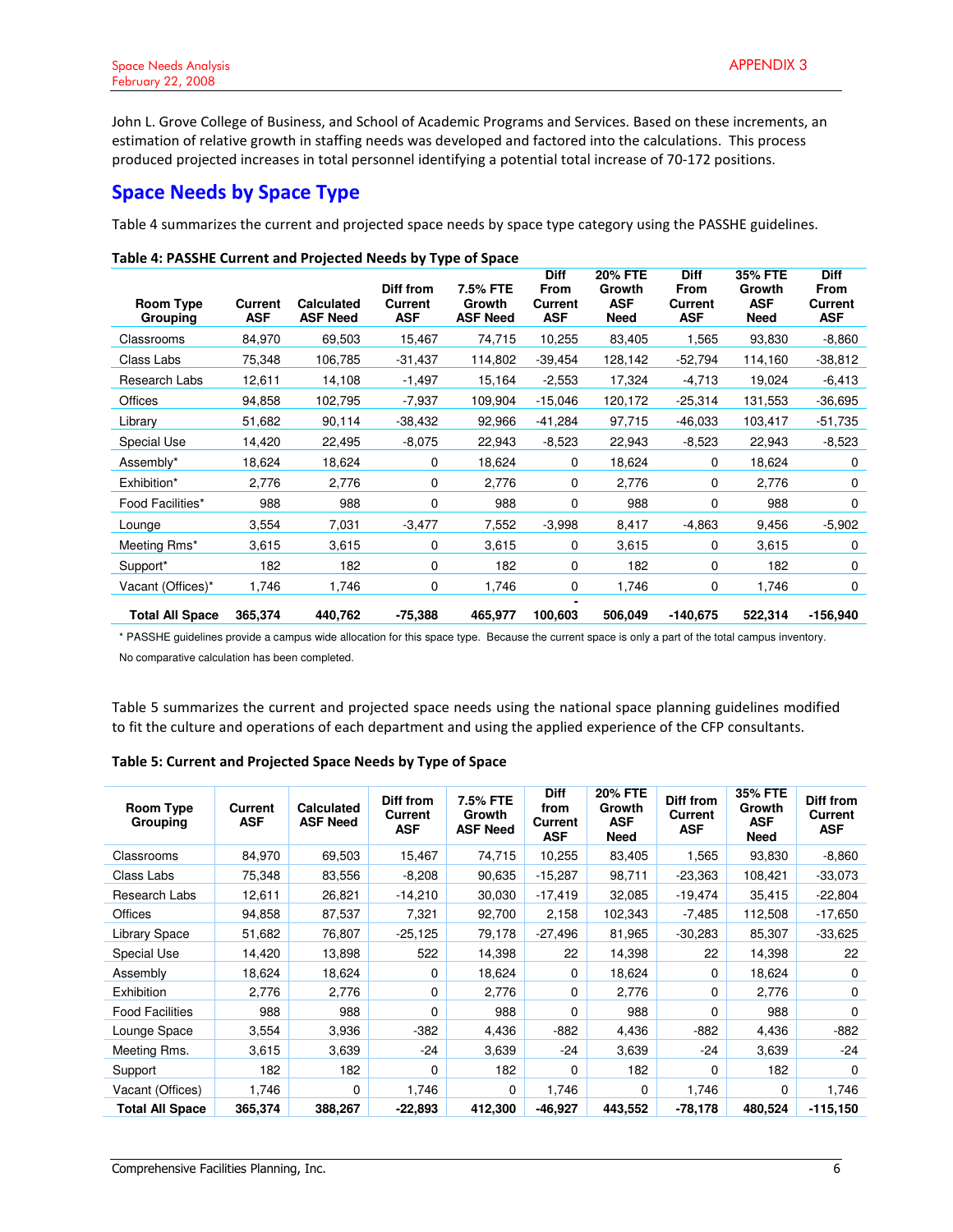The Calculated Need in Table 5 shows a space deficit of about 22,893 assignable square feet (6% of the total space) which grows to a projected deficit of about 115,150 square feet (31.5% of total space). The Calculated Need based on the PASSHE model in Table 4 shows a space deficit of 75,388 assignable square feet which is considerable higher than the Campus model developed by CFP. This is primarily due to the Class Lab and Library space deficits. The PASSHE model projected deficit grows to 156,940 assignable square feet in the 35% enrollment growth model, which is 41,790 assignable square feet greater than the deficit identified in the CFP model.

 The following space categories account for the space deficit: library space; research space and instructional lab space. The university has a significant surplus of office and office support space currently due to the 1,629 assignable square feet of vacant space in Wright Hall and 19,811 assignable square feet of swing space in the Faculty Office Building, Horton Hall, Stewart Hall, Gilbert Hall, Wright Hall and Memorial Auditorium.

A detailed analysis of the classroom needs is documented in a separate report. The classroom space includes 102 classrooms and 36 rooms of classroom service space identified in the inventory. Of this total only 72 rooms are currently scheduled. Thirty rooms are inactive or under renovation. A more refined analysis of the general purpose classroom is provided in a separate report. The classroom square footage need identified in Table 4 does not include a 6% contingency factor. The calculated ASF need for classrooms is based on PASSHE criteria (utilization, station size, etc.).





Instructional Labs: Instructional laboratory space includes scheduled teaching labs (room type 210); open labs (room type 220); computer labs (room types 213 and 223); and teleconference labs (room type 214). Space needs are determined by a formula using criteria including weekly student contact hours (WSCH), weekly room hour utilization goal (WRH), station occupancy goal and a station square feet module. These criteria are specific for each academic discipline (CIP) and are used in conjunction with the reported student credit hour data.

At most universities the WSCHs for laboratories are underreported for numerous reasons. Therefore, a conversion factor is applied to the student credit hours generated by each discipline to calculate the WSCHs for the instructional laboratory need. The conversion factor can range from 0.0 (no class lab use) for courses such as Business, Economics & Philosophy to 1.5 for Art. Those disciplines with a "0" class lab need may use computer labs or project rooms instead. Computer lab needs are calculated similar to teaching labs, but normally use a longer room use period (WRH). The formula also takes into account the unscheduled use of these rooms. A portion of the WSCHs generated from the credit hours is typically allotted to computer lab use, but will also vary by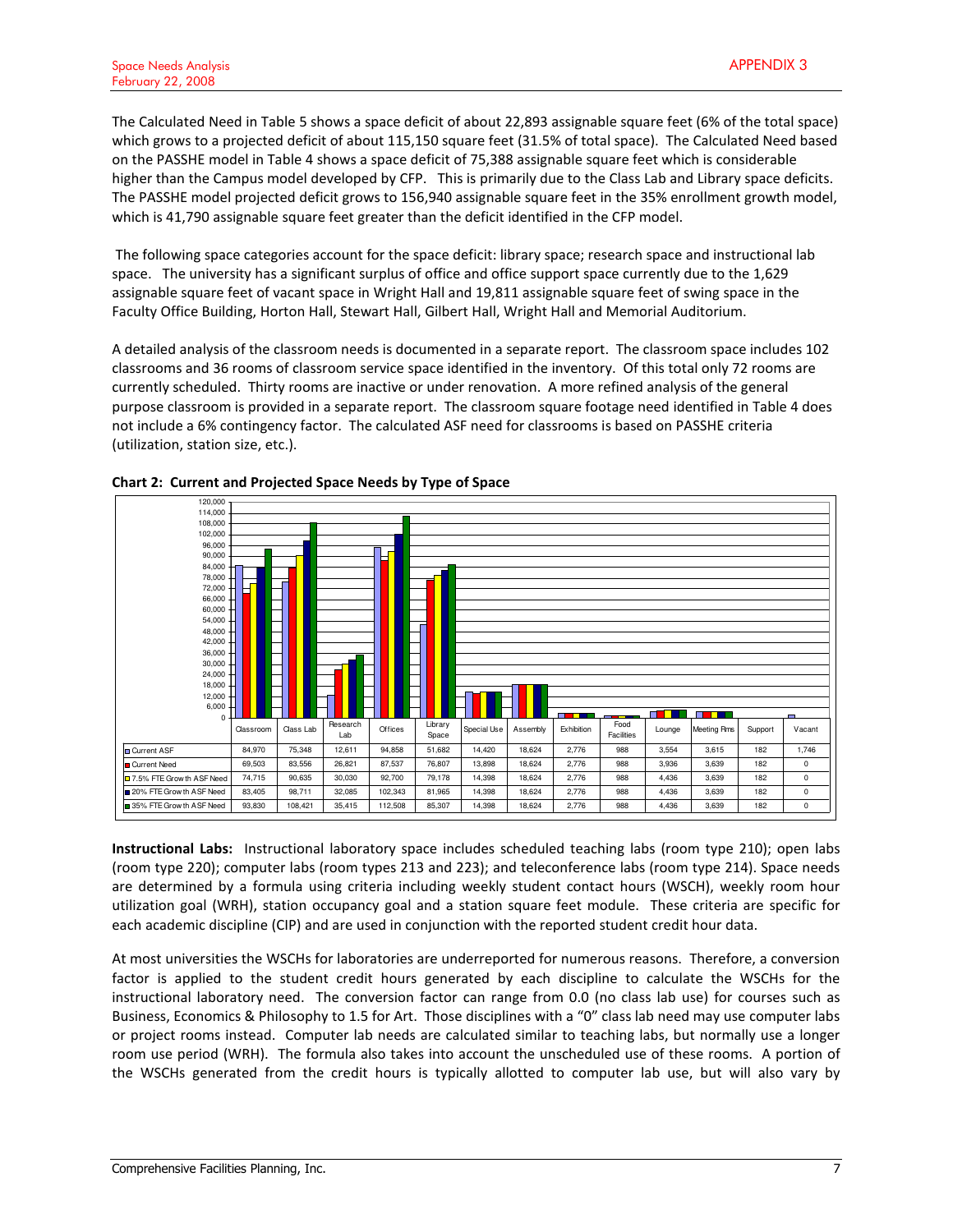discipline. The formula is: (student credit hrs x WSCH conversion factor) x 1/WRH use factor x 1/station occupancy rate x station module size = Instructional Lab ASF.

Since the PASSHE method for calculating instructional laboratory space is not discipline specific it does not provide sufficient detail to identify laboratory space shortages or surpluses at the department level. Therefore, instructional laboratory space is calculated based on the weekly student contact hours and discipline specific factors developed by CFP and modified by the actual methods of instruction of the department. The Departments in the following table account for the instructional lab deficits. While some departments have space surpluses generally they are unsuitable to offset the deficits since instructional labs are department specific.

| <b>Department</b> | <b>Current</b><br>Lab<br><b>ASF</b> | Calculated<br><b>Lab ASF</b><br><b>Need</b> | <b>Diff</b><br>from<br>Current<br><b>ASF</b> | 7.5%<br><b>FTE</b><br>Growth<br><b>ASF Lab</b><br><b>Need</b> | <b>Diff</b><br>from<br><b>Current</b><br><b>ASF</b> | <b>20% FTE</b><br>Growth<br><b>ASF Lab</b><br><b>Need</b> | <b>Diff</b><br>from<br><b>Current</b><br><b>ASF</b> | <b>35% FTE</b><br>Growth<br><b>ASF Lab</b><br><b>Need</b> | Diff from<br><b>Current</b><br><b>ASF</b> |
|-------------------|-------------------------------------|---------------------------------------------|----------------------------------------------|---------------------------------------------------------------|-----------------------------------------------------|-----------------------------------------------------------|-----------------------------------------------------|-----------------------------------------------------------|-------------------------------------------|
| <b>MUS</b>        | 5,266                               | 9,043                                       | $-3,777$                                     | 9,722                                                         | $-4,456$                                            | 10,846                                                    | $-5,580$                                            | 12,208                                                    | $-6,942$                                  |
| BIO               | 12,651                              | 12,480                                      | 171                                          | 13,418                                                        | $-767$                                              | 14,975                                                    | $-2,324$                                            | 16,850                                                    | $-4,199$                                  |
| GEO               | 3,204                               | 4,602                                       | $-1,398$                                     | 4,948                                                         | $-1,744$                                            | 5,524                                                     | $-2,320$                                            | 6,213                                                     | $-3,009$                                  |
| тсн               | 1,778                               | 3,196                                       | $-1,418$                                     | 3,435                                                         | $-1,657$                                            | 3,835                                                     | $-2,057$                                            | 4,314                                                     | $-2,536$                                  |
| ART               | 9,622                               | 9,120                                       | 502                                          | 10,950                                                        | $-1,328$                                            | 10,950                                                    | $-1,328$                                            | 10,950                                                    | $-1,328$                                  |
| <b>COM</b>        | 1,562                               | 2,397                                       | $-835$                                       | 2,579                                                         | $-1,017$                                            | 2,878                                                     | $-1,316$                                            | 3,235                                                     | $-1,673$                                  |
| <b>MAT</b>        | 1,638                               | 2,364                                       | $-726$                                       | 2,542                                                         | $-904$                                              | 2,837                                                     | $-1,199$                                            | 3,191                                                     | $-1,553$                                  |
| <b>SOC</b>        | $\Omega$                            | 929                                         | $-929$                                       | 998                                                           | $-998$                                              | 1,114                                                     | $-1,114$                                            | 1,253                                                     | $-1,253$                                  |
| CSC               | 3,764                               | 3,982                                       | $-218$                                       | 4,283                                                         | $-519$                                              | 4,781                                                     | $-1,017$                                            | 5,379                                                     | $-1,615$                                  |
| <b>ENG</b>        | 0                                   | 839                                         | $-839$                                       | 902                                                           | $-902$                                              | 1,007                                                     | $-1,007$                                            | 1,133                                                     | $-1,133$                                  |
| <b>ESC</b>        | 1,417                               | 1,818                                       | $-401$                                       | 1,955                                                         | $-538$                                              | 2,182                                                     | $-765$                                              | 2,454                                                     | $-1,037$                                  |
| <b>MBA</b>        | 649                                 | 1,192                                       | $-543$                                       | 1,281                                                         | $-632$                                              | 1,432                                                     | $-783$                                              | 1,614                                                     | $-965$                                    |
| <b>MGT</b>        | $\Omega$                            | 632                                         | $-632$                                       | 679                                                           | $-679$                                              | 758                                                       | $-758$                                              | 853                                                       | $-853$                                    |
| <b>HIS</b>        | 0                                   | 595                                         | $-595$                                       | 640                                                           | $-640$                                              | 714                                                       | $-714$                                              | 803                                                       | $-803$                                    |
| <b>PLS</b>        | 0                                   | 530                                         | $-530$                                       | 570                                                           | $-570$                                              | 636                                                       | $-636$                                              | 715                                                       | $-715$                                    |
| <b>HCS</b>        | 0                                   | 445                                         | $-445$                                       | 478                                                           | -478                                                | 534                                                       | $-534$                                              | 601                                                       | $-601$                                    |
| <b>PSY</b>        | 963                                 | 1,373                                       | $-410$                                       | 1,409                                                         | $-446$                                              | 1,468                                                     | $-505$                                              | 1,539                                                     | $-576$                                    |

#### Table 6: Departments with the Greatest Instructional Lab Space Deficit

Research Laboratories: Currently the University has 12,611 assignable square feet of research space, excluding special use labs. Since the PASSHE guidelines do not calculate research space at the departmental level, CFP applied research factors based on the discipline and the number of personnel engaged in research including: faculty, research staff, graduate research assistants, and post-doctoral students. These factors added about 20,175 assignable square feet to the 35% projected growth scenario.

The method for calculating research lab space is based on the percent of master and doctoral students, the percent of technicians, the percent of faculty, and number of research scientists conducting research at a given time by a research lab module for each discipline. For modeling purposes it is assumed that 100% of those positions engaged in lab-based research should contribute to the calculated need.

The research lab module is the amount of space allocated for each researcher. A research lab normally houses a number of researchers. For example, a faculty member doing research may have a post doc and two graduate students conducting research in the lab. Therefore on average the core lab size would be 1,200 ASF (4 times the 300 ASF module). A faculty member with several large grants could have several research labs depending on the number of researchers involved.

For selective disciplines part of the research lab calculation may also include an allocation for special use space. Special use labs are usually spaces that are not assigned to a specific faculty or researcher and are likely shared space. These areas are functionally unique usually because of specialized equipment. Examples of these types of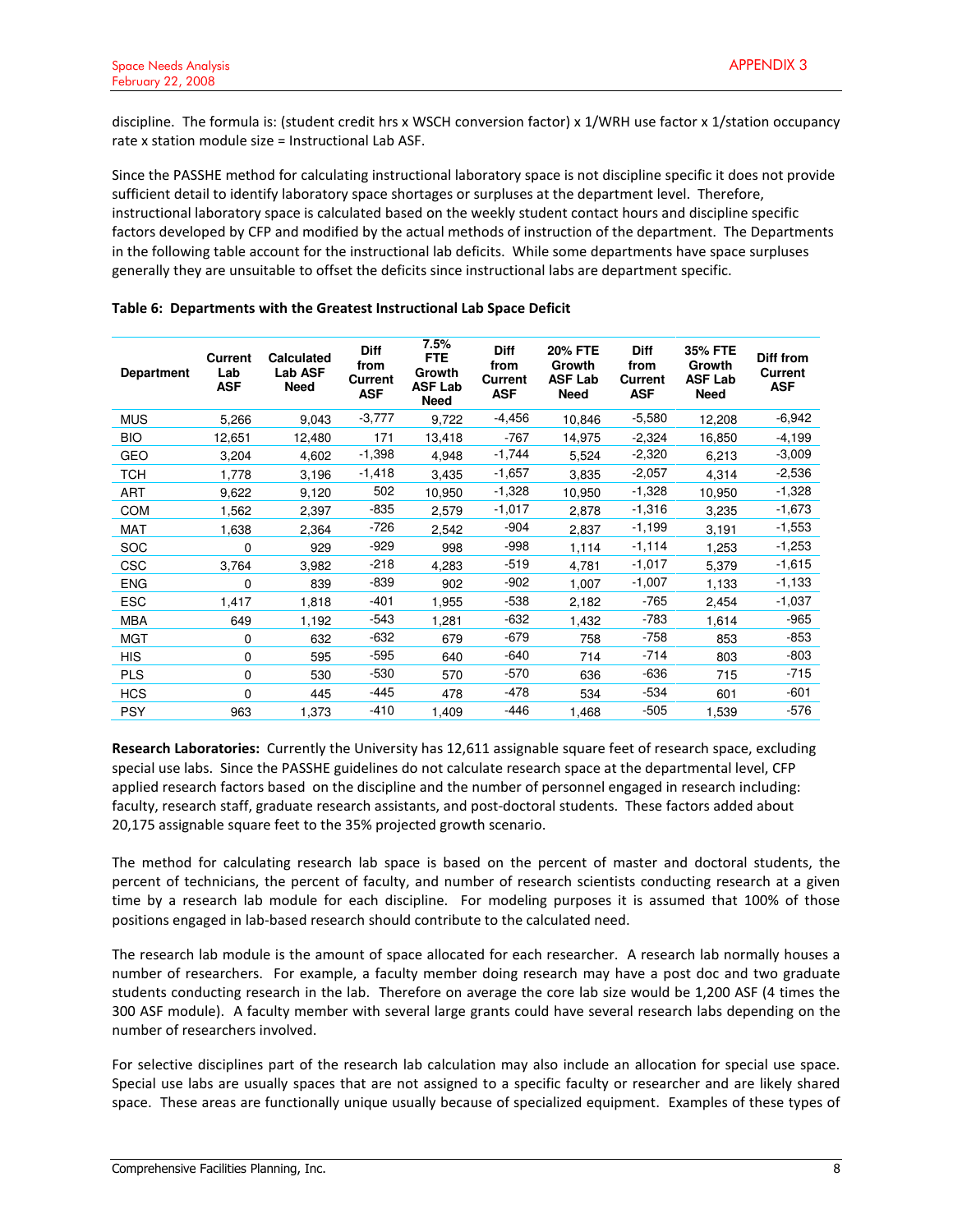spaces include wind tunnels, wave tanks, electron microscopy rooms, NMR rooms, etc. A supplemental space module is allocated for special use space, typically 20% of a full research lab module. This module is then multiplied to the number of researchers conducting lab-based research to generate the special use allocation.

Included in this category are project rooms. These rooms have become an important part of the educational delivery system for several disciplines including economics, engineering, finance, history, management, marketing, public administration, & sociology. These rooms may also be used as shared space for conducting research projects. A typical module of 250 ASF is allotted for faculty and students to work on projects relating to their academic discipline, but may vary.

PASSHE has recently (November 2007) revised the formula for calculating research space to allocate 40 square feet per faculty FTE. Using the 381 FTE faculty reported, generates a current need of about 15,240 square feet of research space is generated. This compares to the calculated need of 26,821 ASF that ranges to a future need of 35,400 ASF. Table 6 displays all departments that generate research space needs.

| <b>Department</b> | <b>Current</b><br><b>ASF</b> | <b>Calculated</b><br><b>ASF Need</b> | <b>Diff</b><br>from<br><b>Current</b><br><b>ASF</b> | 7.5%<br><b>FTE</b><br>Growth<br><b>ASF</b><br><b>Need</b> | <b>Diff</b><br>from<br><b>Current</b><br><b>ASF</b> | <b>20% FTE</b><br>Growth<br><b>ASF</b><br><b>Need</b> | <b>Diff</b><br>from<br>Current<br><b>ASF</b> | 35% FTE<br>Growth<br><b>ASF</b><br>Need | <b>Diff</b><br>from<br><b>Current</b><br><b>ASF</b> |
|-------------------|------------------------------|--------------------------------------|-----------------------------------------------------|-----------------------------------------------------------|-----------------------------------------------------|-------------------------------------------------------|----------------------------------------------|-----------------------------------------|-----------------------------------------------------|
| <b>ACC</b>        | 0                            | 250                                  | $-250$                                              | 250                                                       | $-250$                                              | 250                                                   | $-250$                                       | 250                                     | $-250$                                              |
| ART               | 0                            | 1,600                                | $-1,600$                                            | 1,800                                                     | $-1,800$                                            | 2,000                                                 | $-2,000$                                     | 2,200                                   | $-2,200$                                            |
| <b>BIO</b>        | 5,696                        | 8,355                                | $-2,659$                                            | 9,325                                                     | $-3,629$                                            | 9,975                                                 | $-4,279$                                     | 10,950                                  | $-5,254$                                            |
| <b>CHE</b>        | 2,731                        | 4,600                                | $-1.869$                                            | 4,845                                                     | $-2,114$                                            | 5,170                                                 | $-2,439$                                     | 6,145                                   | $-3,414$                                            |
| CSC               | 0                            | 400                                  | $-400$                                              | 400                                                       | $-400$                                              | 500                                                   | $-500$                                       | 500                                     | $-500$                                              |
| ECO               | 0                            | 250                                  | $-250$                                              | 250                                                       | $-250$                                              | 250                                                   | $-250$                                       | 250                                     | $-250$                                              |
| <b>ESC</b>        | 0                            | 600                                  | $-600$                                              | 600                                                       | $-600$                                              | 600                                                   | $-600$                                       | 800                                     | $-800$                                              |
| <b>FIN</b>        | 0                            | 250                                  | $-250$                                              | 250                                                       | $-250$                                              | 250                                                   | $-250$                                       | 250                                     | $-250$                                              |
| GEO               | 350                          | 2,251                                | $-1,901$                                            | 2,890                                                     | $-2,540$                                            | 2,890                                                 | $-2,540$                                     | 3,090                                   | $-2,740$                                            |
| <b>MBA</b>        | 0                            | 250                                  | $-250$                                              | 250                                                       | $-250$                                              | 250                                                   | $-250$                                       | 250                                     | $-250$                                              |
| <b>MGT</b>        | 0                            | 250                                  | $-250$                                              | 250                                                       | $-250$                                              | 250                                                   | $-250$                                       | 250                                     | $-250$                                              |
| <b>PHY</b>        | 1,315                        | 2,697                                | $-1,382$                                            | 2,847                                                     | $-1,532$                                            | 3,147                                                 | $-1,832$                                     | 3,447                                   | $-2,132$                                            |
| <b>PSY</b>        | 2,170                        | 3,988                                | -1,818                                              | 4,633                                                     | $-2,463$                                            | 4,933                                                 | $-2,763$                                     | 5,233                                   | $-3,063$                                            |
| <b>SOC</b>        | 349                          | 1,080                                | $-731$                                              | 1,440                                                     | $-1,091$                                            | 1,620                                                 | $-1,271$                                     | 1,800                                   | $-1,451$                                            |
| Total             | 12,611                       | 26,821                               | $-14,210$                                           | 30,030                                                    | $-17,419$                                           | 32,085                                                | $-19,474$                                    | 35,415                                  | $-22,804$                                           |

## Table 7: Departments with Research Lab Needs

Offices: Currently the University has about 95,855 assignable square feet of office and office service space within the academic units on campus. The office space needs consist of two parts: 1) office space and 2) office support, lounge space, conferencing space and service space. The office space need is determined by multiplying the number of FTE personnel by position by a module (office size in square feet) appropriate for that position, which recognizes different levels of responsibilities and therefore larger office requirements of senior administrators.

Typical office service space needs (areas for files, non-staffed waiting areas, copy machines, supply storage, etc.) are based on a percent of the total calculated office space required for a department, college or unit. For most academic departments and administrative units 10% is used whereas for some larger administrative units such as colleges or senior administrative offices 20% is used. For other administrative departments, 15% should be used.

Using these guidelines, the University has sufficient office space to house the current personnel. However, the 20% and 35% enrollment growth will require additional office space to accommodate the anticipated personnel.

The PASSHE formulas for calculating office space is determined by using the total FTE numbers for faculty and staff times a office module of 150 ASF plus an additional office service module of 40 ASF. Graduate and undergraduate students requiring office space are provided a 120 ASF and 70 ASF modules respectively, with no additional space for office service.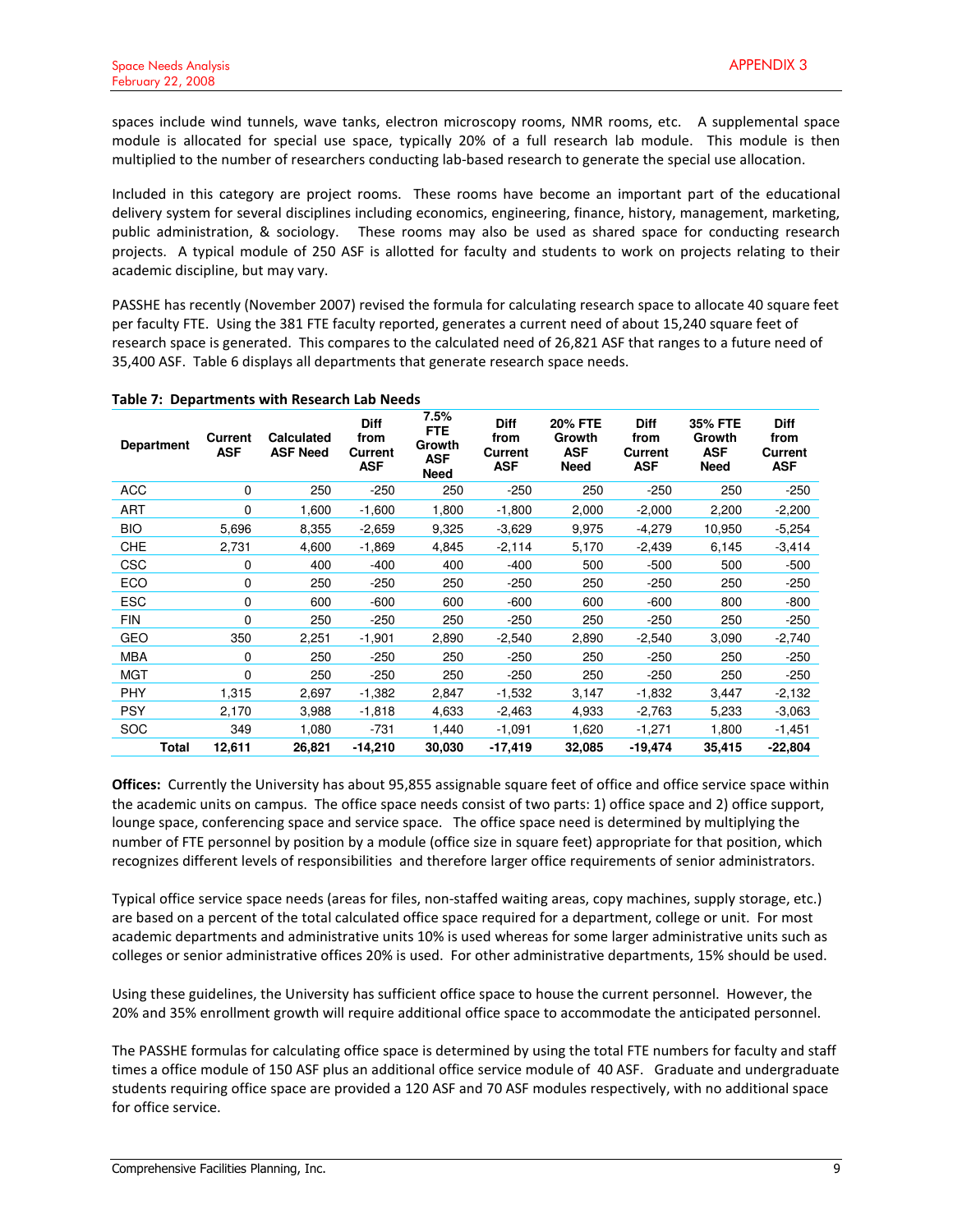Library: Currently the University has about 51,700 assignable square feet of library space within the academic departments on campus. Of this total, 47,370 assignable square feet houses the University library collection (468,594 volumes).

#### Table 8: Current Library Space Summary

|                         |                           |            | Room |                              |
|-------------------------|---------------------------|------------|------|------------------------------|
| <b>Building Name</b>    | Assignment                | <b>ASF</b> | Type | <b>Room Type Description</b> |
| Franklin Science Center | Biology                   | 676        | 410  | Study Room                   |
| Franklin Science Center | Chemistry                 | 301        | 410  | Study Room                   |
| Rowland Hall            | Communications/Journalism | 126        | 410  | Study Room                   |
| Shearer Hall            | Geography/Earth Sciences  | 278        | 410  | Study Room                   |
| Rowland Hall            | Modern Languages          | 306        | 410  | Study Room                   |
| Ezra Lehman Library     | Learning Center           | 1,231      | 450  | <b>Study Service</b>         |
| Ezra Lehman Library     | Library                   | 818        | 410  | Study Room                   |
| Ezra Lehman Library     | Library                   | 39,071     | 430  | Open Stack-Study Room        |
| Ezra Lehman Library     | Library                   | 7,055      | 440  | Processing Room              |
| Ezra Lehman Library     | Library                   | 426        | 450  | <b>Study Service</b>         |
| Math & Comp Tech Bldg   | <b>Mathematics</b>        | 297        | 410  | Study Room                   |
| Franklin Science Center | <b>Physics</b>            | 767        | 410  | Study Room                   |
| Shippen Hall            | Social Work/Gerontology   | 330        | 410  | Study Room                   |
|                         | <b>Total All Space</b>    | 51,682     |      |                              |

Library space includes study rooms, stacks, open-stack study rooms, and processing areas as well as service areas. Individual offices are coded as office facilities. Reading/study space includes tables, carrels, or chairs where students and faculty can work. Service space includes binding, cataloging, re-shelving, reserves, and circulation space.

The calculation of library space is addressed differently than the other campus-wide calculation categories. This space type is more specialized and a significant part of the basic data needed to conduct this calculation is solicited separately from the institution. The space needs for library space includes all non-exempt space classified under the 400 room type series for library assigned to the institution's main library unit. Space assigned to other departments is not calculated in the model and is assumed to be sufficient, or should be assessed independently on a case-by-case basis.

Stack space needs are based on the reported collections that are converted to bound volume equivalents and then allocated space based on the following factors: .10 ASF / volume for first 150,000 volumes; .09 ASF / second 150,000 volumes; .08 ASF / next 300,000 volumes; .07 ASF / all volumes over 600,000. Compact shelving, if applicable, is .03 ASF / volume.

10% of FTE students and 5% of FTE faculty require seating at any one time. The station size varies depending on the type of station: casual seats (20 ASF), computer station (30 SF), reserved (40 ASF), etc. For simplification, a composite student reading space module of 26.75 ASF and a faculty reading space module of 29.5 ASF have been used. Two (2) ASF per user is applied to the total calculated number of library users determined for the reading space (FTE students and faculty) to allow for lounge facilities where food and drink such as cyber cafes are permitted.

An allocation of 15% of the calculated need for reading/study and stack space is added to the total need for technical services. Office space needs for the main library are calculated under the office needs formula.

The library space needs calculation shows a deficit of 25,125 ASF that increases to 33,600 ASF for the 35% enrollment growth scenario.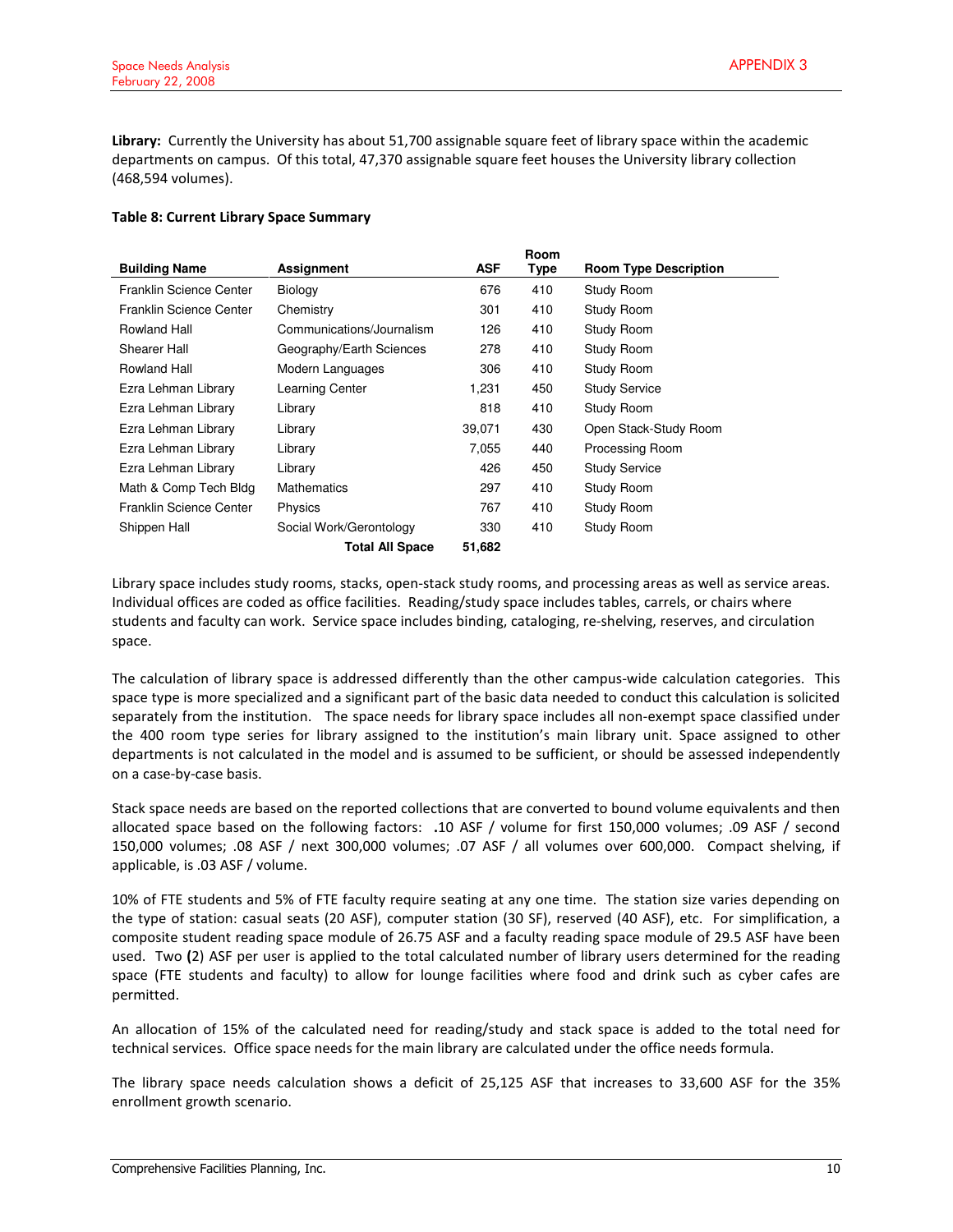The PASSHE model for calculating library spaces is similar to the CFP calculation with three variations: 1) Reading/study space is based on 15% of the FTE students and faculty using a 30 ASF module. 2) Additional stack space is provided under the open-stack study space category using 15% of the calculated stack space need. 3) Supplemental study service space allocation is provided using 10% of the calculated study space. Using this model, the PASSHE formula would add 19,000 ASF of additional space to the calculated need.

Media: The space needs for Media space includes all non-exempt space classified under room types 530-media and 535-media service. For departments requiring this type of space a minimum of 150 ASF plus a space factor of 0.1 ASF / student credit hour is used. This space is usually assigned to communication, radio/TV, and visual arts departments. For administrative units such as printing services that are assigned Media space a need is not calculated, and the space assigned is assumed to be sufficient. The PASSHE formula uses an Allocation (ASF) = 1.0 ASF per FTES (Fall term); with a minimum of 5,000 ASF

Demonstration: The space needs for demonstration space includes all non-exempt space classified under room types: 550-demonstration and 555-demonstration service. For departments requiring this type of space such as education, consumer sciences, and culinary programs, a minimum core of 2,500 ASF plus a factor of 0 .1 ASF / student credit hour is used. For administrative units that are assigned demonstration space a need is not calculated, and the space assigned is assumed to be sufficient but may be modified on a case-by-case basis. The PASSHE model uses the criteria for the function for which the room is used, i.e., classroom (100), day care (640), laboratory (200), open lab (220), research/non class laboratory (250), or clinical space (540).

Greenhouses: The space needs for greenhouse space includes all non-exempt space classified under room types 580-greenhouse and 585-greenhouse service. For departments requiring this type of space such as biological sciences, a factor of 5 ASF / student credit hour is used. For administrative units that are assigned greenhouse space a need is not calculated, and the space assigned is assumed to be sufficient but may be modified on a case-by-case basis. The PASSHE model uses an allocation (ASF) = 0.5 ASF per FTES (fall term).

Lounge: The campus wide space needs for student Lounge space includes all non-exempt space classified under room types 650-lounge and 655-lounge service The calculation for Lounges is 2 ASF / Student FTE. Lounge space for faculty and staff is calculated under the office category (300). The PASSHE model uses an allocation (ASF) = 1 ASF x (FTES + FTEF + FTEN (administrative and clerical employee) + 4 ASF per FTEN (all other employees, except doctoral, graduate, and student workers).

Meeting rooms: The campus wide space needs for meeting room space includes all non-exempt space classified under room types 680-meeting rooms and 685-meeting room service. The calculation for meeting room is 1.5 ASF / FTE student, faculty, and staff. The PASSHE model uses an allocation (ASF) = Core 5,000 SF + 1 ASF for each FTES over 5,000.

Assembly, Exhibition, and Support Facilities: The space needs for assembly space, exhibition space, and support facilities are typically calculated using a campus wide ASF/FTE allocation. Since this study was limited to the academic units, the space classified under these categories, were assumed to be sufficient.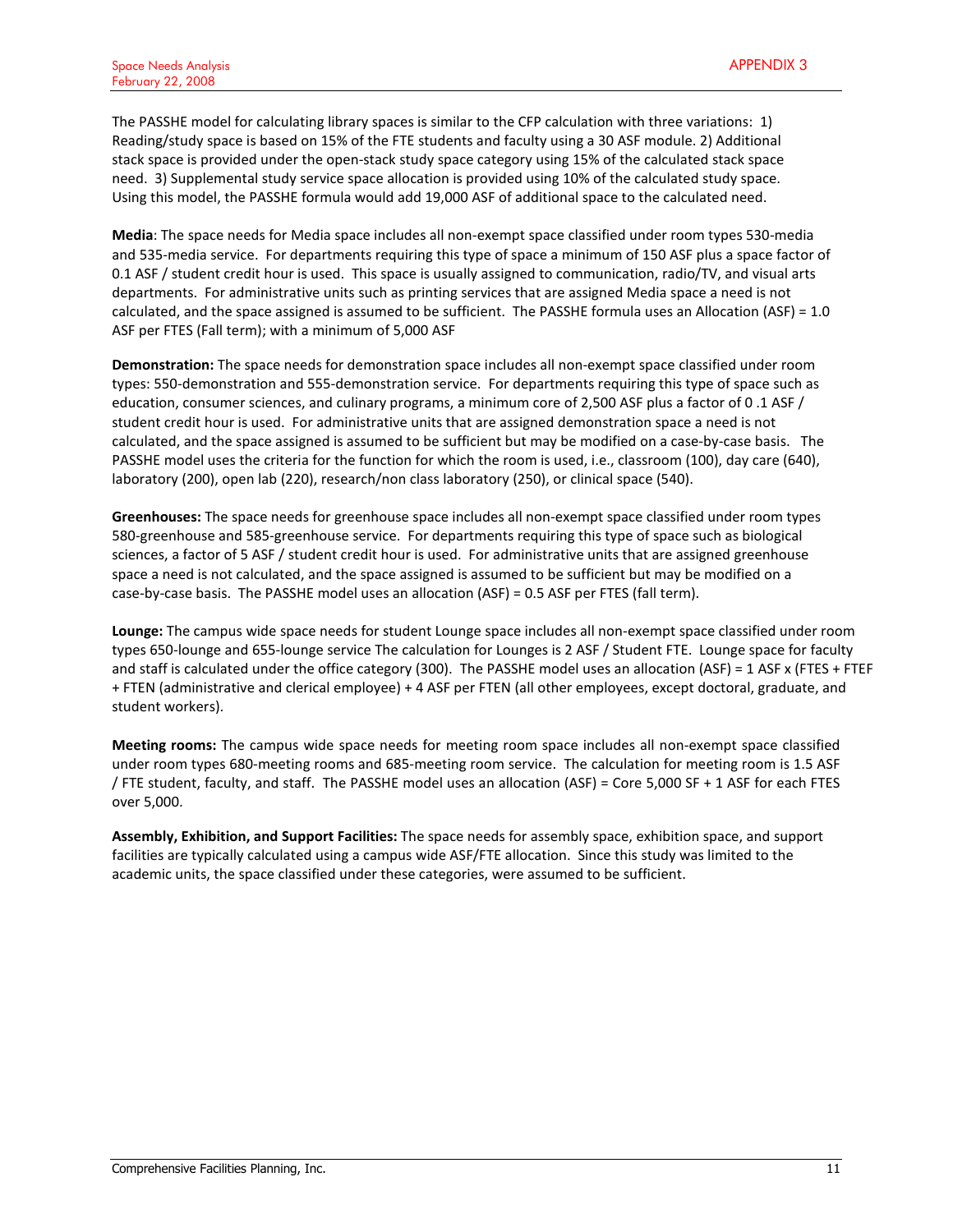## Division and College Space Needs Summary

Table 9 summarize the calculated ASF needs based on current personnel and enrollment using the space planning guidelines for offices, instructional labs, research space and classroom space as described in the Assumptions section. The projected needs are based on the enrollment growth scenarios of 7.5%, 20%, and 35%.

| <b>Division</b>                                       | <b>Current</b><br><b>ASF</b> | <b>Calculated</b><br><b>ASF Need</b> | Diff from<br><b>Current</b><br><b>ASF</b> | 7.5% FTE<br>Growth<br><b>ASF Need</b> | <b>Diff</b><br>from<br>Current<br><b>ASF</b> | <b>20% FTE</b><br>Growth<br><b>ASF Need</b> | <b>Diff</b><br>from<br>Current<br><b>ASF</b> | 35% FTE<br>Growth<br><b>ASF Need</b> | Diff from<br><b>Current</b><br><b>ASF</b> |
|-------------------------------------------------------|------------------------------|--------------------------------------|-------------------------------------------|---------------------------------------|----------------------------------------------|---------------------------------------------|----------------------------------------------|--------------------------------------|-------------------------------------------|
| <b>VP</b> Information<br>Technologies and<br>Services | 59,754                       | 81,142                               | $-21,388$                                 | 83,078                                | $-23,324$                                    | 86,306                                      | $-26,552$                                    | 90,177                               | $-30,423$                                 |
| Provost and VP for<br><b>Academic Affairs</b>         | 53,894                       | 26,029                               | 27,865                                    | 26,529                                | 27,365                                       | 26,529                                      | 27,365                                       | 26,529                               | 27,365                                    |
| College of Arts and<br><b>Sciences</b>                | 179,900                      | 203,882                              | $-23,982$                                 | 220,702                               | $-40.802$                                    | 241,165                                     | -61,265                                      | 265,981                              | $-86,081$                                 |
| John L. Grove College<br>of Business                  | 24,493                       | 26,537                               | $-2,044$                                  | 28,042                                | $-3,549$                                     | 30,828                                      | $-6,335$                                     | 33,847                               | $-9,354$                                  |
| College of Education<br>and Human Services            | 36,754                       | 40,216                               | $-3,462$                                  | 42,817                                | $-6,063$                                     | 47,100                                      | $-10,346$                                    | 52,103                               | $-15,349$                                 |
| School of Academic<br>Programs & Services             | 10,579                       | 10,459                               | 120                                       | 11,133                                | $-554$                                       | 11,622                                      | $-1,043$                                     | 11,886                               | $-1,307$                                  |
| <b>Total All Space</b>                                | 365,374                      | 388,267                              | $-22,893$                                 | 412,300                               | -46,926                                      | 443,552                                     | -78,178                                      | 480,525                              | $-115,151$                                |

Table 9: Current and Projected Space Needs – Division Summary

- - The College of Arts and Sciences has the largest calculated deficit of almost 24,000 ASF, primarily in office and lab space. In Information Technologies and Services, the Libraries has the largest current deficit of about 21,450 assignable square feet, primarily in stack, study space and processing space.
- The 7.5% projected enrollment growth scenario will more than double the projected space need to almost 47,000 ASF. The deficits for the three academic colleges will increase by an average of almost 75% each. The deficit for Information Technologies and Services will grow marginally.
- The 20% projected enrollment growth total space deficit is about 78,200 assignable square feet. The College of Arts and Sciences will have the greatest shortfall of about 61,300 ASF or 34% of the current ASF.
- The 35% projected enrollment scenario will produce a deficit is about 115,150 ASF (about 31% of current space). Arts and Sciences will continue to have the greatest space need exceeding 86,000 ASF. All colleges show a projected space shortfall primarily a result of the increase in office and laboratory space need.
- The School of Academic Programs and Services has sufficient space currently, but will need about 1,300 ASF in the 35% enrollment scenario, primarily in the Learning Center.
- Surplus space in all enrollment scenarios for The Provost/VP for Academic Affairs is due to a total of 21,440 assignable square feet of swing space/vacant space assigned to this area.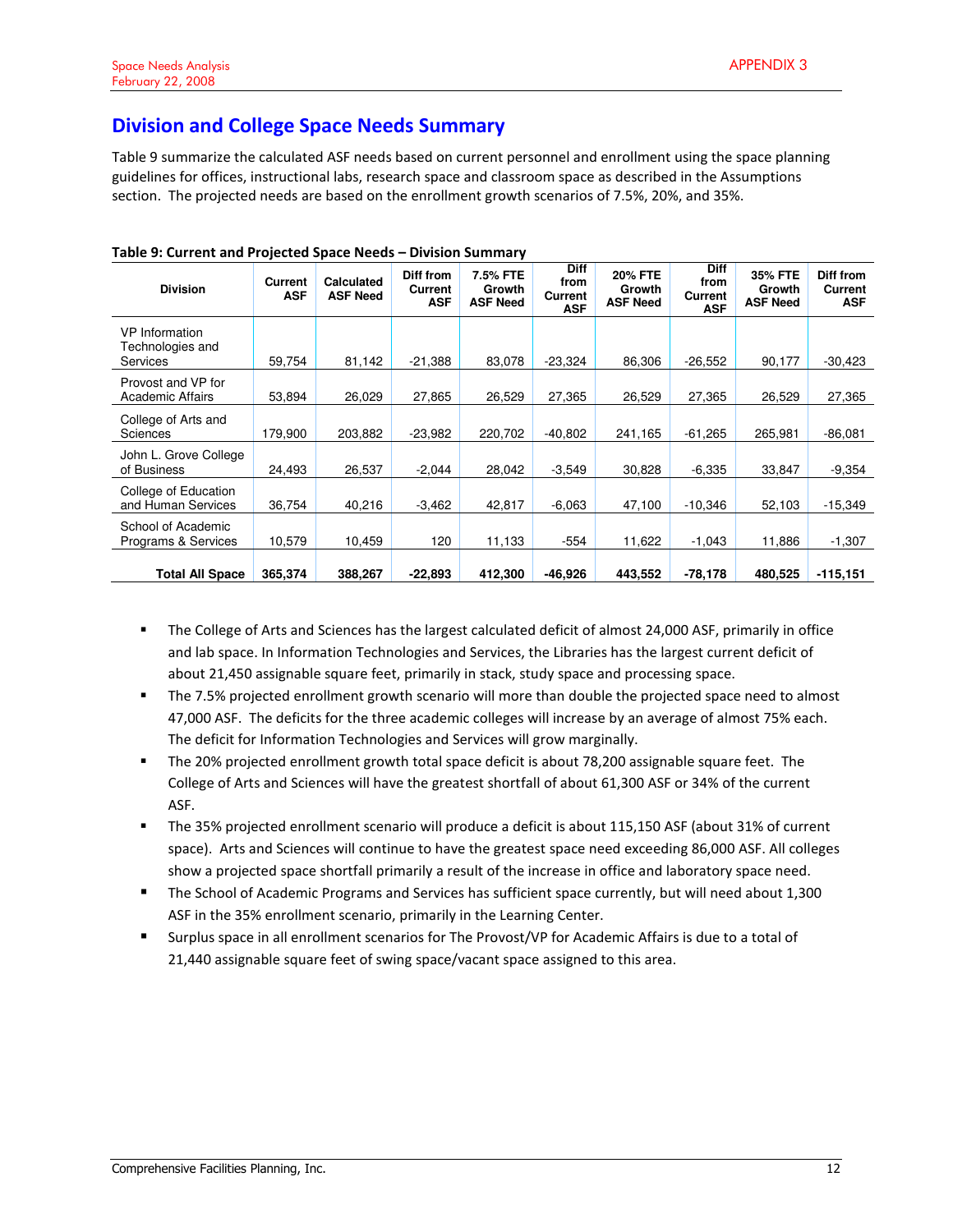## Academic Department Space Needs Summaries

The following charts and tables summarize the current and calculated space needs by college and for the academic departments. The projected need assumes an increase in students using enrollment growth rates of 500 (7.5%), 1,500 (20%) and 2,500 (35%) additional students for the College of Arts and Sciences, College of Education and Human Services, John L. Grove College of Business, and School of Academic Programs and Services. Classroom space is analyzed in a separate report.

## College of Arts and Sciences

The College of Arts and Sciences, the largest within the university, has three primary areas of emphasis: educating undergraduates, offering high quality graduate programs, and providing general education courses to all undergraduate students. Currently the College has about 179,900 assignable square feet of space in 21 academic departments and the Dean's office housed in several buildings on campus. As identified in Chart 3,, the largest percentage of calculated need is in research labs, followed by instructional labs, classrooms, and offices.



#### Chart 3: College of Arts and Sciences by Space Type

Table 10 summarizes the current and calculated need for the departments in the College. The Biology, History/Philosophy, Mathematics, Music/Theatre, Psychology, and Sociology/Anthropology departments have the greatest need in the projected enrollment scenarios.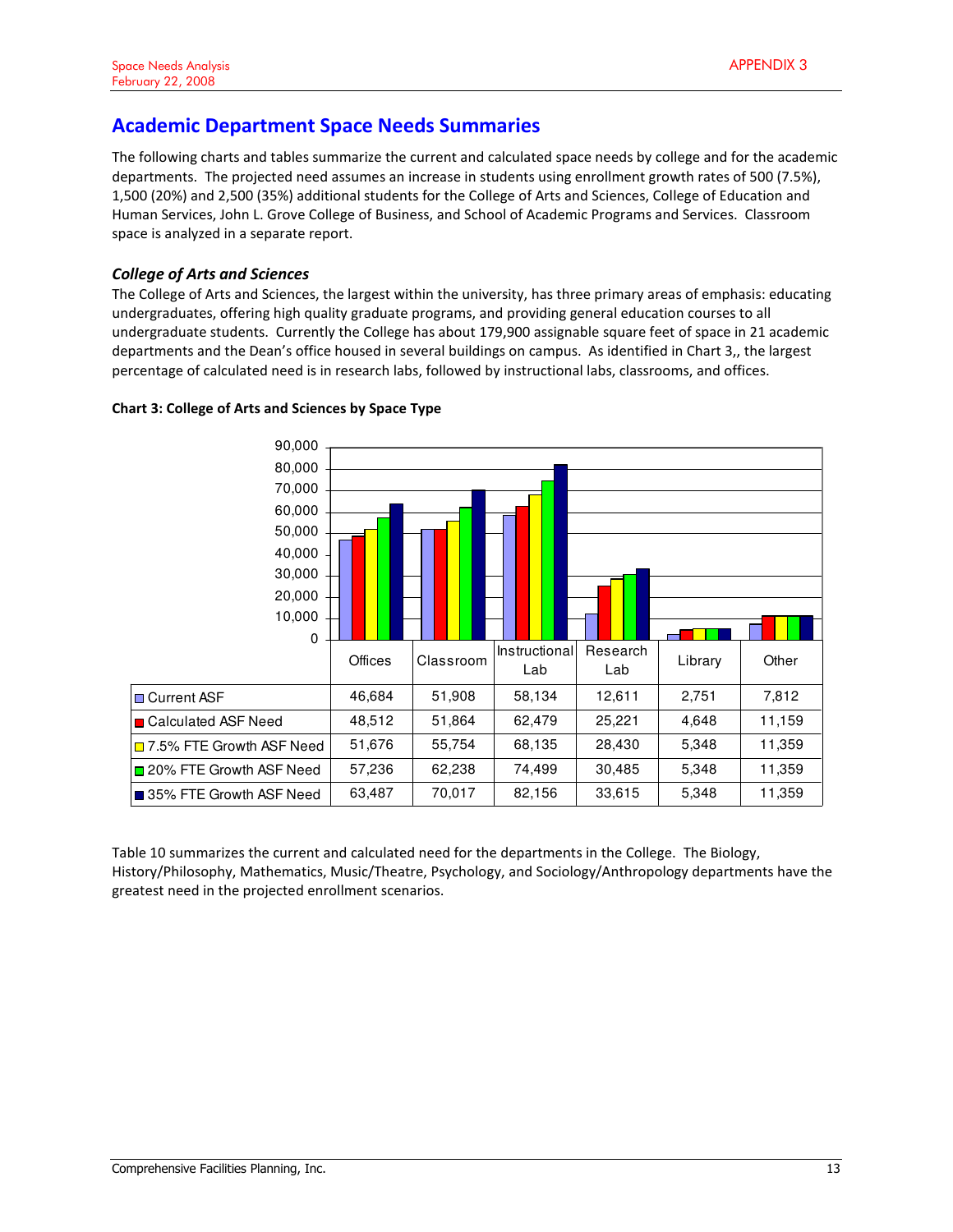| <b>Division</b>  | <b>Current</b><br><b>ASF</b> | <b>Calculated</b><br><b>ASF Need</b> | Diff from<br><b>Current</b><br><b>ASF</b> | 7.5% FTE<br>Growth<br><b>ASF Need</b> | Diff from<br>Current<br><b>ASF</b> | <b>20% FTE</b><br>Growth<br><b>ASF</b><br><b>Need</b> | Diff from<br><b>Current</b><br><b>ASF</b> | <b>35% FTE</b><br>Growth<br><b>ASF</b><br><b>Need</b> | Diff from<br><b>Current</b><br><b>ASF</b> |
|------------------|------------------------------|--------------------------------------|-------------------------------------------|---------------------------------------|------------------------------------|-------------------------------------------------------|-------------------------------------------|-------------------------------------------------------|-------------------------------------------|
| <b>ART</b>       | 15,821                       | 15,712                               | 109                                       | 17,993                                | $-2,172$                           | 18,612                                                | $-2,791$                                  | 19,314                                                | $-3,493$                                  |
| <b>BIO</b>       | 29.809                       | 32,883                               | $-3.074$                                  | 35,410                                | $-5,601$                           | 38.481                                                | $-8.672$                                  | 42.370                                                | $-12,561$                                 |
| <b>CHM</b>       | 18.950                       | 15,989                               | 2,961                                     | 17,144                                | 1,806                              | 18,830                                                | 120                                       | 21,434                                                | $-2,484$                                  |
| <b>COM</b>       | 6,755                        | 7,166                                | $-411$                                    | 7,626                                 | $-871$                             | 8,304                                                 | $-1,549$                                  | 9,114                                                 | $-2,359$                                  |
| <b>CSC</b>       | 5,556                        | 6,096                                | $-540$                                    | 6,550                                 | $-994$                             | 7,320                                                 | $-1,764$                                  | 8,124                                                 | $-2,568$                                  |
| <b>ASC</b>       | 4,086                        | 2,749                                | 1,337                                     | 2,800                                 | 1,286                              | 3,175                                                 | 911                                       | 3,202                                                 | 884                                       |
| <b>ECO</b>       | 2,810                        | 4,398                                | $-1,588$                                  | 4,679                                 | $-1,869$                           | 5,149                                                 | $-2,339$                                  | 5,714                                                 | $-2,904$                                  |
| <b>ENG</b>       | 13,334                       | 11,845                               | 1,489                                     | 12,719                                | 615                                | 14,175                                                | $-841$                                    | 15,924                                                | $-2,590$                                  |
| <b>ETH</b>       | 167                          | 245                                  | $-78$                                     | 250                                   | -83                                | 257                                                   | $-90$                                     | 265                                                   | -98                                       |
| <b>GEO</b>       | 13,673                       | 15,985                               | $-2,312$                                  | 17,579                                | $-3,906$                           | 19,170                                                | $-5,497$                                  | 21,275                                                | $-7,602$                                  |
| <b>HIS</b>       | 6,924                        | 12,539                               | $-5,615$                                  | 13,479                                | $-6,555$                           | 15,046                                                | $-8,122$                                  | 16.927                                                | $-10,003$                                 |
| <b>HONOR</b>     | 339                          | 1,279                                | $-940$                                    | 1,538                                 | $-1,199$                           | 1,637                                                 | $-1,298$                                  | 1,754                                                 | $-1,415$                                  |
| <b>HCS</b>       | 4,782                        | 4,495                                | 287                                       | 4,819                                 | -37                                | 5,357                                                 | $-575$                                    | 6,003                                                 | $-1,221$                                  |
| INT              | 174                          | 315                                  | $-141$                                    | 324                                   | $-150$                             | 340                                                   | $-166$                                    | 358                                                   | $-184$                                    |
| <b>MAT</b>       | 7,577                        | 10,112                               | $-2,535$                                  | 10,927                                | $-3,350$                           | 12,118                                                | $-4,541$                                  | 13,544                                                | $-5,967$                                  |
| LANG             | 3,912                        | 4,485                                | $-573$                                    | 4,772                                 | $-860$                             | 5,252                                                 | $-1,340$                                  | 5,831                                                 | $-1,919$                                  |
| <b>MUS</b>       | 7,446                        | 12,773                               | $-5,327$                                  | 13,724                                | $-6,278$                           | 15,301                                                | $-7,855$                                  | 17,209                                                | $-9,763$                                  |
| <b>PHY</b>       | 13,923                       | 11,019                               | 2,904                                     | 11,653                                | 2,270                              | 12,592                                                | 1,331                                     | 13,667                                                | 256                                       |
| <b>PLS</b>       | 4,258                        | 6,224                                | $-1,966$                                  | 6,667                                 | $-2,409$                           | 7,404                                                 | $-3,146$                                  | 8,289                                                 | $-4,031$                                  |
| <b>PSY</b>       | 11,748                       | 16,501                               | $-4,753$                                  | 18.017                                | $-6,269$                           | 19,436                                                | $-7,688$                                  | 21,078                                                | $-9,330$                                  |
| SOC              | 5,505                        | 9,077                                | $-3,572$                                  | 10,014                                | $-4,509$                           | 11,156                                                | $-5,651$                                  | 12,490                                                | $-6,985$                                  |
| <b>WST</b>       | 2,349                        | 1,995                                | 354                                       | 2,016                                 | 333                                | 2,053                                                 | 296                                       | 2,096                                                 | 253                                       |
| <b>Sub Total</b> | 179.900                      | 203.882                              | $-23.982$                                 | 220.702                               | $-40.802$                          | 241.165                                               | $-61.265$                                 | 265.981                                               | $-86.081$                                 |

## Table 10: College of Arts and Sciences Department Summary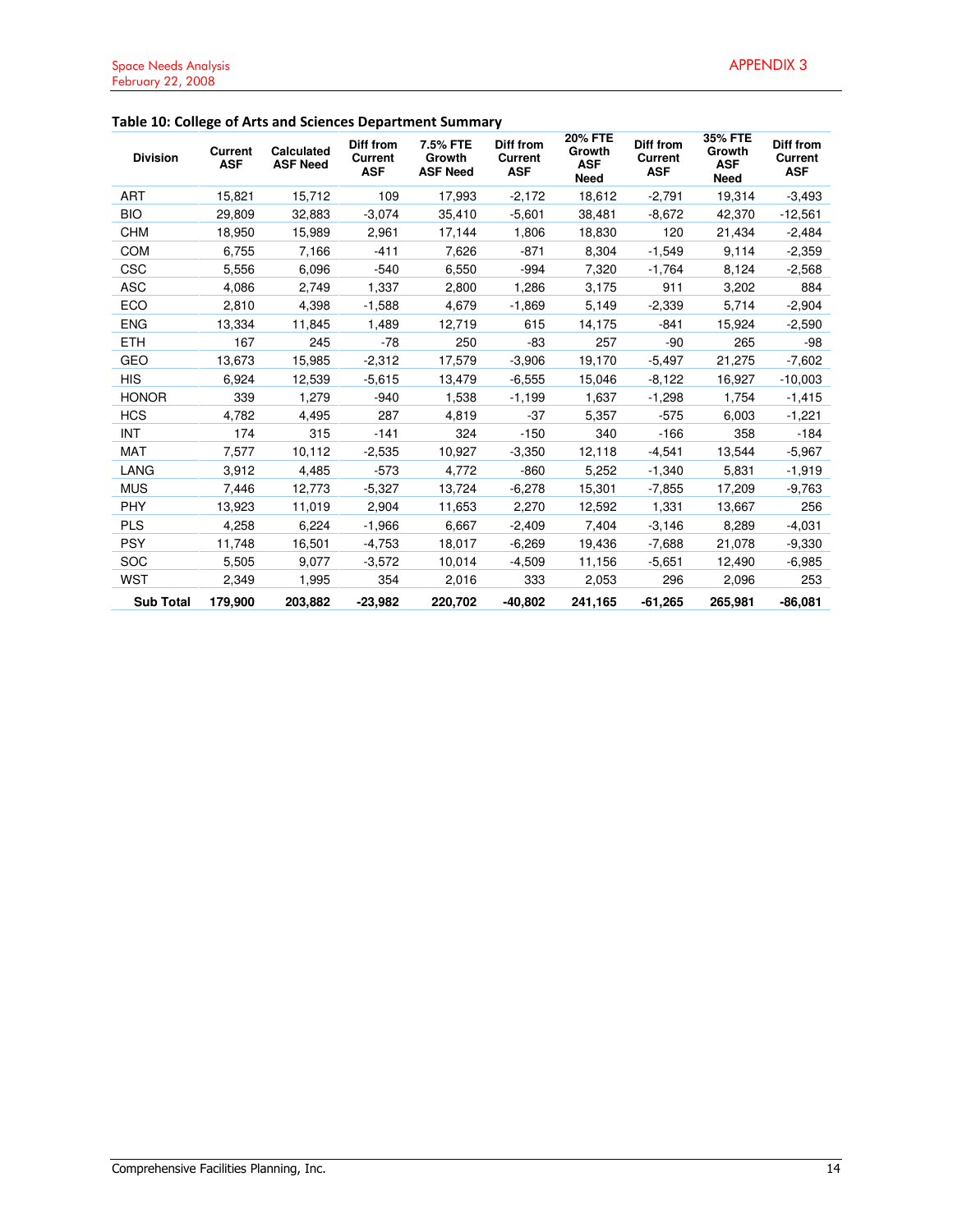### John L. Grove College of Business

As one of the three academic units of the university, the College of Business provides students with a comprehensive and rigorous program oriented toward developing their intellectual capacities, their analytical abilities, and their written and oral communication skills. Currently the College has 24,500 assignable square feet of space housed primarily in Grove Hall. The College has a space shortage of just over 2,000 ASF and will need up to 9,354 ASF of additional space to accommodate the 35% enrollment growth scenario. As identified in the chart below the largest deficit is in classrooms, followed by instructional labs and offices.





Table 11 identifies the calculated space needs by department. All four departments have space deficits with Management having the greatest space shortage in all enrollment scenarios.

|  |  |  | Table 11: John L. Grove College of Business Department Summary |
|--|--|--|----------------------------------------------------------------|
|--|--|--|----------------------------------------------------------------|

| <b>Division</b>  | Current<br><b>ASF</b> | <b>Calculated</b><br><b>ASF Need</b> | Diff from<br>Current<br><b>ASF</b> | 7.5% FTE<br>Growth<br><b>ASF Need</b> | Diff from<br>Current<br><b>ASF</b> | <b>20% FTE</b><br>Growth<br><b>ASF</b><br><b>Need</b> | Diff from<br>Current<br><b>ASF</b> | <b>35% FTE</b><br>Growth<br><b>ASF</b><br><b>Need</b> | Diff from<br>Current<br><b>ASF</b> |
|------------------|-----------------------|--------------------------------------|------------------------------------|---------------------------------------|------------------------------------|-------------------------------------------------------|------------------------------------|-------------------------------------------------------|------------------------------------|
| <b>ACC</b>       | 6.693                 | 7,192                                | $-499$                             | 7,698                                 | $-1.005$                           | 8.541                                                 | $-1.848$                           | 9,557                                                 | $-2,864$                           |
| <b>DEAN</b>      | 6,869                 | 4,881                                | 1,988                              | 4,881                                 | 1.988                              | 5,157                                                 | 1,712                              | 5,157                                                 | 1,712                              |
| <b>FIN</b>       | 3.768                 | 4.745                                | $-977$                             | 5.067                                 | $-1.299$                           | 5.607                                                 | $-1,839$                           | 6,252                                                 | $-2,484$                           |
| <b>MGT</b>       | 6,272                 | 8,081                                | $-1,809$                           | 8,669                                 | $-2,397$                           | 9.646                                                 | $-3,374$                           | 10,822                                                | $-4,550$                           |
| <b>MBA</b>       | 891                   | 1,638                                | $-747$                             | 1.727                                 | $-836$                             | 1,878                                                 | $-987$                             | 2,060                                                 | $-1,169$                           |
| <b>Sub Total</b> | 24.493                | 26,537                               | $-2.044$                           | 28.042                                | $-3.549$                           | 30,828                                                | $-6,336$                           | 33.847                                                | $-9.354$                           |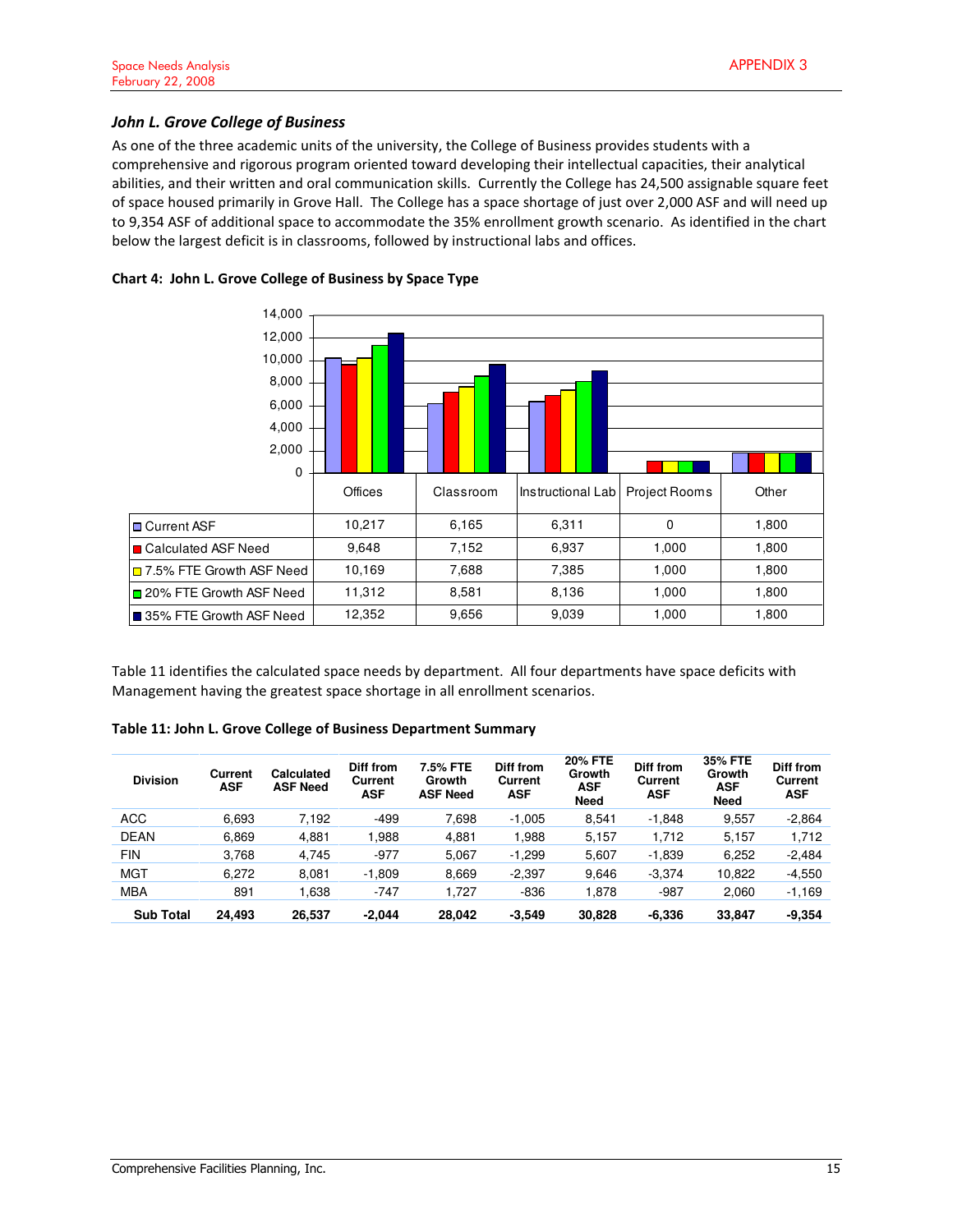#### College of Education and Human Services

The departments of Counseling, Criminal Justice, Educational Leadership and Special Education, Social Work, and Teacher Education comprise the College of Education and Human Services. This College is charged with upholding a learning environment in which faculty, administration, staff, and students work together to develop a lifetime commitment to being of service to others. Currently the College has about 36,754 assignable square feet of space housed primarily in Shippen Hall. The calculated space need identifies a current deficit of 3,462 ASF that increases to 15,349 in the 35% enrollment scenario. As identified in the chart below, the greatest deficit for the College is in offices and instructional labs.



#### Chart 5: College of Education and Human Services by Space Type

Table 12 summarizes the calculated space needs by department. The departments of Education and Counseling have the greatest deficits, while Social Work shows a small surplus. Under the 35% enrollment scenario, all departments will need additional space.

#### Table 12: College of Education and Human Services Department Summary

| <b>Division</b>  | Current<br><b>ASF</b> | Calculated<br><b>ASF Need</b> | <b>Diff from</b><br>Current<br><b>ASF</b> | 7.5% FTE<br>Growth<br><b>ASF Need</b> | Diff from<br>Current<br><b>ASF</b> | <b>20% FTE</b><br>Growth<br><b>ASF</b><br><b>Need</b> | Diff from<br>Current<br><b>ASF</b> | <b>35% FTE</b><br>Growth<br><b>ASF</b><br><b>Need</b> | Diff from<br>Current<br><b>ASF</b> |
|------------------|-----------------------|-------------------------------|-------------------------------------------|---------------------------------------|------------------------------------|-------------------------------------------------------|------------------------------------|-------------------------------------------------------|------------------------------------|
| <b>CNS</b>       | 3.746                 | 4.694                         | $-948$                                    | 5,022                                 | $-1,276$                           | 5,563                                                 | $-1,817$                           | 6,215                                                 | $-2,469$                           |
| <b>CRJ</b>       | 4.004                 | 4,151                         | $-147$                                    | 4.448                                 | $-444$                             | 4.944                                                 | $-940$                             | 5,537                                                 | $-1,533$                           |
| <b>DEAN</b>      | 3,414                 | 2,289                         | 1.125                                     | 2,289                                 | 1.125                              | 2,565                                                 | 849                                | 2,565                                                 | 849                                |
| EDU              | 3.613                 | 4.855                         | $-1,242$                                  | 5,302                                 | $-1,689$                           | 5,712                                                 | $-2,099$                           | 6.205                                                 | $-2,592$                           |
| <b>ESC</b>       | 3.866                 | 4.266                         | $-400$                                    | 4,527                                 | $-661$                             | 4.961                                                 | $-1.095$                           | 5,682                                                 | $-1,816$                           |
| MIL              | 2.743                 | 3,577                         | $-834$                                    | 3.700                                 | $-957$                             | 3.906                                                 | $-1.163$                           | 4.153                                                 | $-1,410$                           |
| <b>SWK</b>       | 4.294                 | 3.788                         | 506                                       | 4.045                                 | 249                                | 4.482                                                 | $-188$                             | 5.001                                                 | $-707$                             |
| <b>TCH</b>       | 11.074                | 12,595                        | $-1,521$                                  | 13.484                                | $-2,410$                           | 14.966                                                | $-3,892$                           | 16.745                                                | $-5,671$                           |
| <b>Sub Total</b> | 36.754                | 40.216                        | $-3.462$                                  | 42.817                                | $-6.063$                           | 47.100                                                | $-10.346$                          | 52.103                                                | $-15.349$                          |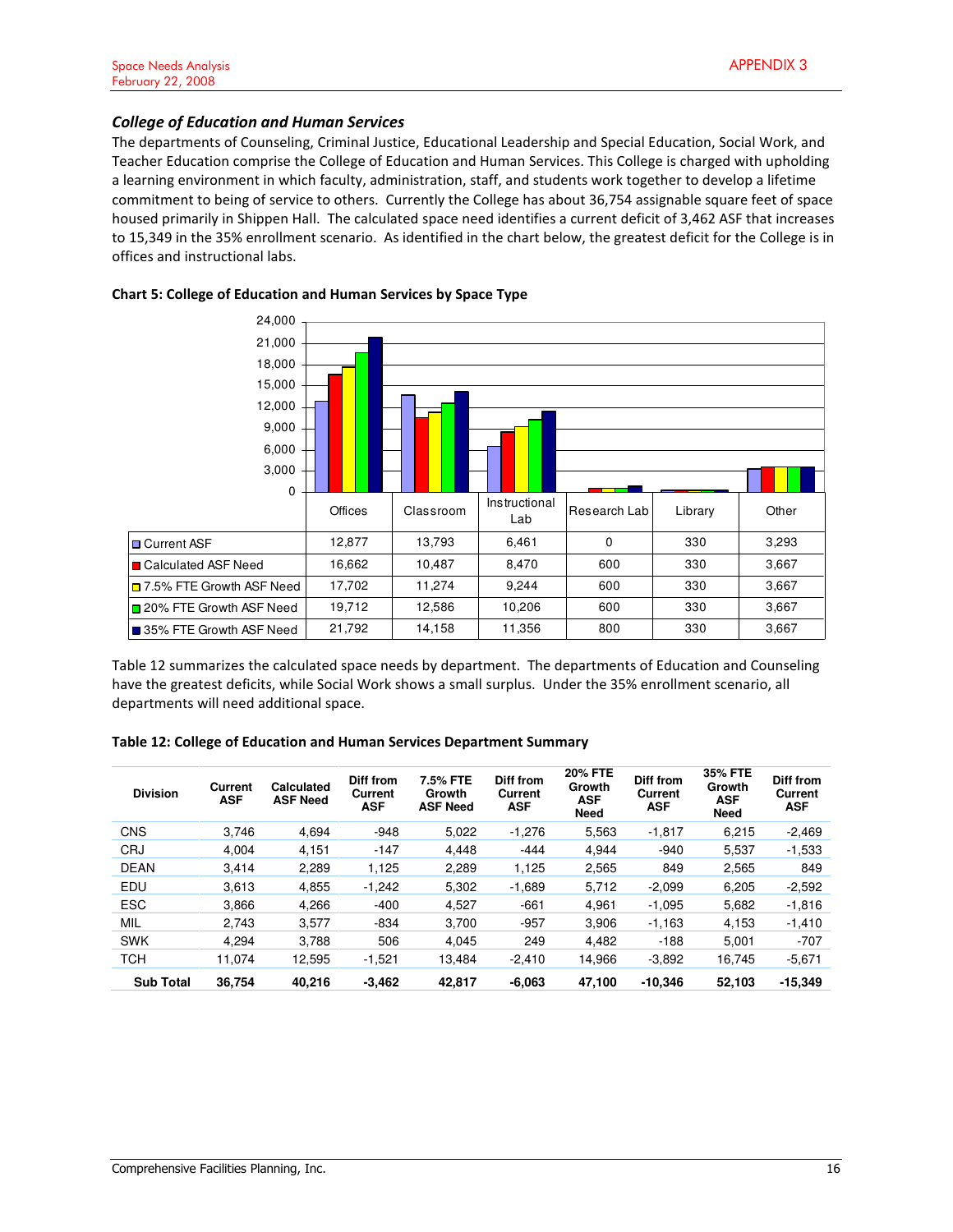### School of Academic Programs and Services

The School of Academic Programs and Services is responsible for eight program areas at Shippensburg University. These include: the Office of Undeclared Students, The Office of Disability Services, the Learning Center, the Martin Luther King (MLK) Program, the Summer Bridge Program, Academic Success Program (Act101), Academic Support for Student Athletes, campus-wide Placement Testing, and advisor development. Currently the School has about 10,579 assignable square feet of space.



#### Chart 6: School of Academic Programs and Services by Space Type

#### Table 13: School of Academic Programs and Services Department Summary

| <b>Division</b>  | Current<br><b>ASF</b> | <b>Calculated</b><br><b>ASF Need</b> | Diff from<br>Current<br><b>ASF</b> | 7.5% FTE<br>Growth<br><b>ASF Need</b> | Diff from<br><b>Current</b><br><b>ASF</b> | <b>20% FTE</b><br>Growth<br><b>ASF</b><br><b>Need</b> | Diff from<br>Current<br><b>ASF</b> | <b>35% FTE</b><br>Growth<br><b>ASF</b><br><b>Need</b> | Diff from<br>Current<br><b>ASF</b> |
|------------------|-----------------------|--------------------------------------|------------------------------------|---------------------------------------|-------------------------------------------|-------------------------------------------------------|------------------------------------|-------------------------------------------------------|------------------------------------|
| <b>SUC</b>       | 2.135                 | 1.260                                | 875                                | 1.325                                 | 810                                       | .433                                                  | 702                                | .564                                                  | 571                                |
| <b>DEAN</b>      | 2,818                 | 2,888                                | -70                                | 2.930                                 | $-112$                                    | 3,200                                                 | $-382$                             | 3,200                                                 | $-382$                             |
| LC               | 5.626                 | 6,311                                | -685                               | 6,878                                 | $-1.252$                                  | 6,989                                                 | $-1,363$                           | 7.123                                                 | $-1,497$                           |
| <b>Sub Total</b> | 10,579                | 10.459                               | 120                                | 11.133                                | $-554$                                    | 11,622                                                | $-1.043$                           | 11,886                                                | -1,307                             |